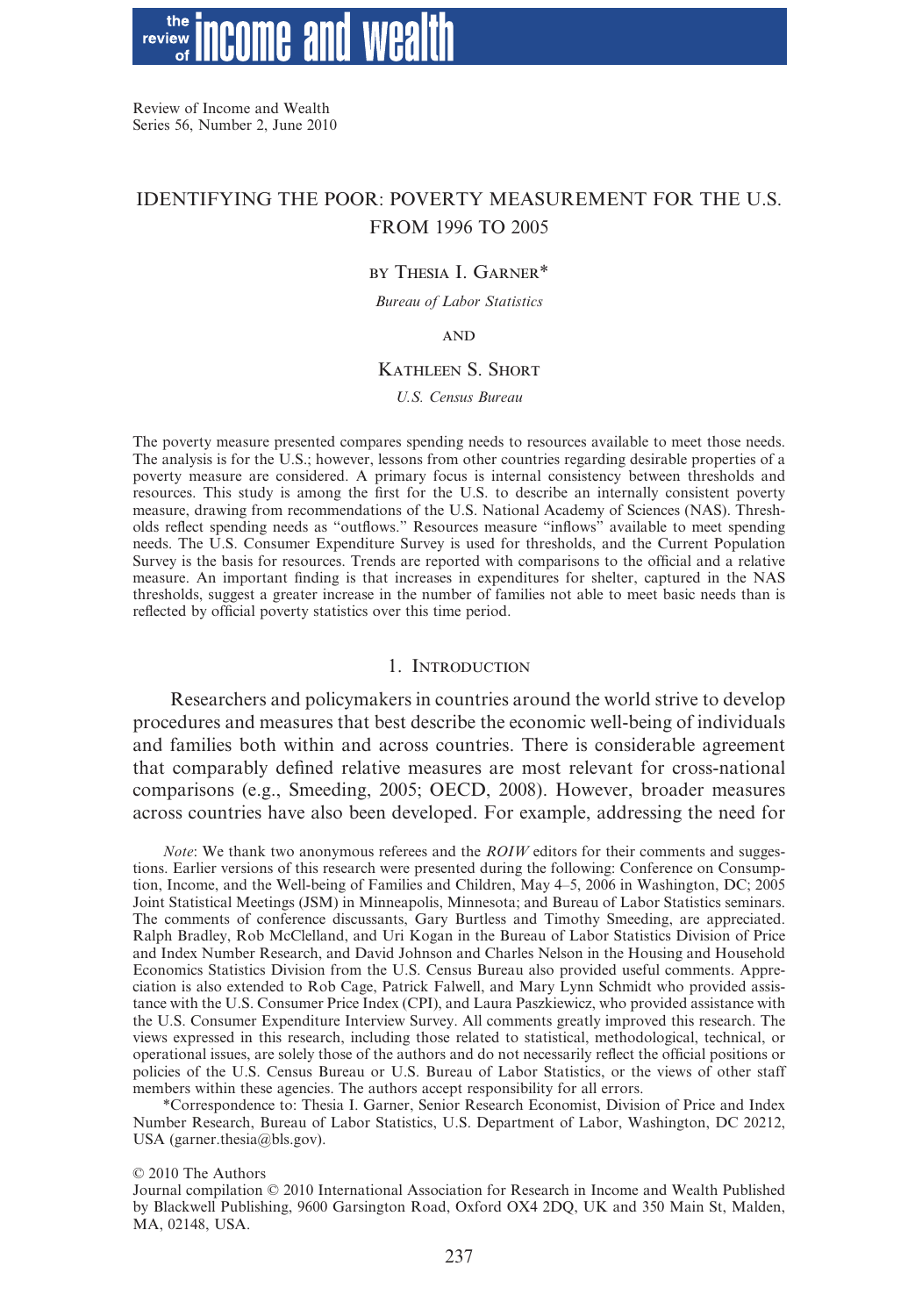comparability across member countries of the European Union, Atkinson *et al.* (2002) developed a set of recommendations for the measurement of social inclusion. The result was a three-tier system of measures, beginning with a measure of the risk of financial poverty. For this measure, household income would be used to construct a relative poverty measure set at a percentage of median disposable income. Also included in the recommendations for the European Union was a vast array of social indicators, such as non-monetary indicators of deprivation, and indicators of sufficient housing, health, and education in three levels of indicators of social inclusion.

The development and use of poverty indicators that are meaningful within countries has been the focus of recent debates in several countries, for example, in Australia, Canada, India, the United Kingdom, and the United States. There is no official measure of poverty for Australia; however, the most commonly used measures of poverty are the Henderson Poverty Lines (HPLs). Since the inception of the HPLs in the early 1970s, there has been widespread debate on the appropriateness of these for Australian society, with alternatives proposed and evaluated (McDonald, 1997; Daniels, 2002; Saunders, 2004b). Also in Canada there is no official measure of poverty; however, both absolute and relative measures have been used unofficially (Statistics Canada, 1998, 2004, 2006; HRSD-Canada, 2006; Osberg, 2007). The debate in India has been about which of two definitions of consumption expenditure poverty results in a better or truer picture of poverty for that country (see Deaton and Kozel, 2005). In the U.K., there seems to be agreement that the main income poverty indicator should be defined in terms of thresholds which rise or fall as average U.K. incomes rise or fall, a relative poverty measure, but with a caveat that the use of fixed thresholds combined with relative ones can help to provide a fuller picture of what is happening to the extent of income poverty (Palmer *et al.*, 2008). Notten and De Neubourg (2007) make the case that both absolute and relative poverty should be monitored to determine incidence and benefit adequacy within countries.

Like other countries debating the most appropriate measure to assess the poverty status of its population, the U.S., too, has considered alternatives to the current official measure. Issues of relevance and updating have also been discussed. The current official measure of poverty is now considered to be an absolute measure and was designed in the 1960s as part of the War on Poverty. Many people over the years have argued that the official U.S. poverty measure is outdated, given the changes in U.S. society and in government policies (see Ruggles, 1990; Citro and Michael, 1995; Fisher, 1996; Blank, 2008).

In the first half of the 1990s, an extensive evaluation of the current official measure was conducted by the National Academy of Sciences (NAS) Panel on Poverty and Family Assistance, under the auspices of the Committee on National Statistics (CNSTAT). The results of the Panel's work and recommendations are presented in the report, *Measuring Poverty, A New Approach* (Citro and Michael, 1995). In the report, the Panel considered several alternatives to the official measure: relative versus absolute poverty measures, expert-based budgets, subjective measures, and indexes of deprivation. In the end, this group of experts recommended an approach that a hybrid of the budget and relative approaches be used for official poverty measurement in the United States. In contrast to the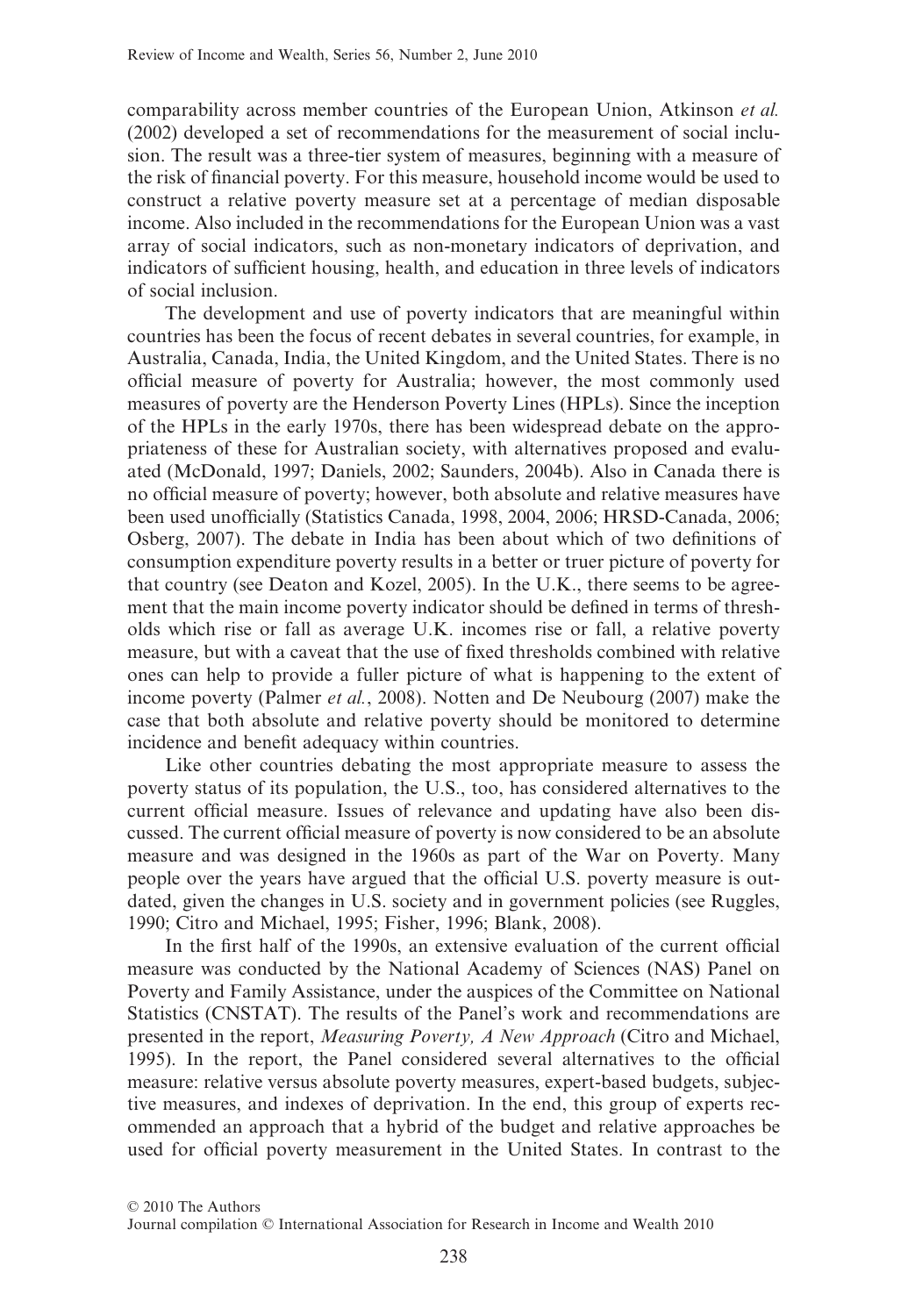current U.S. official thresholds, updated only by price changes each year, the Panel noted that the poverty threshold be updated in a ". . . conservative or quasirelative manner—one that drives the thresholds by changes in spending on necessities . . ." (p. 143). Properties deemed desirable for a new U.S. poverty measure include: consistency between thresholds and resources in construction, statistical defensibility, understandability, broad acceptance by the public, and operational feasibility (Citro and Michael, 1995, p. 4).

This paper presents a poverty measure that is based largely on the NAS Panel's recommendations, with deviations reflecting more recent research. Particular emphasis is on internal consistency between the thresholds and resources. The Panel noted that "It is important that family resources are defined consistently with the threshold concept in any poverty measure" (Citro and Michael, 1995, p. 9). Blank (2008) more recently addressed the issue of consistency in recommending that a poverty definition should be used that produces both a credible and coherent poverty threshold and a consistent and appropriate resource measure.

The aim of the study is to produce an internally consistent poverty measure that is based on spending "outflows" and money "inflows." Spending outflows, or outlays,  $^{1,2}$  are those for basic needs only: food, clothing, shelter, utilities (FCSU), medical expenses, and other basic necessary goods and services. Resources include money income from all sources plus the value of near-money benefits that help the family meet spending needs, less necessary expenses, like work-related expenses and taxes that must be paid. A family is designated as poor if its annual money inflow, including relevant near-cash benefits and net of necessary expenses, falls below the threshold level of money outflow. A difference in the threshold definition used here and the one used by the Panel is that mortgage principal repayments and medical care expenditures are included; neither was included in thresholds by the Panel. The Panel did not include repayments on mortgage principal for "processing convenience" (see discussion below). Rather than subtract medical care expenditures from resources, as done in the 1995 report, these are added to thresholds.<sup>3</sup>

Not until the work of Garner (2006) and Short (2006) was an internally consistent NAS-based poverty measure produced. The current research represents a culmination of this and other related work (e.g., Johnson *et al.*, 1997; Garner *et al.*, 1998; Short *et al.*, 1998, 1999; Iceland *et al.*, 2001; Short, 2001). In the latter studies in particular, the researchers aimed to account for the concerns of the research and policy communities regarding the desirable properties of a poverty measure (CNSTAT, 2005; Iceland, 2005).

The paper begins with a brief overview of the current official measure, followed by a description of the spending-based threshold and the elements that make up the resource side of the experimental poverty measure proposed in this research. Data from the U.S. Consumer Expenditure Survey (CE) are used to produce the

<sup>&</sup>lt;sup>1</sup>For the BLS definition of expenditure outlays, see Rogers and Gray (1994).

<sup>2</sup> Throughout this study, spending, expenditures, and outlays are used interchangeably. The implicit cash value of food stamps is included in out-of-pocket spending for food. The cash values of other in-kind programs are not included.

<sup>&</sup>lt;sup>3</sup>The original recommendation of the NAS Panel was that medical out-of-pocket expenses would be subtracted from income as a necessary expense. For earlier research with medical care included in the thresholds, see Short (2001), Short and Garner (2002), and Banthin (2004).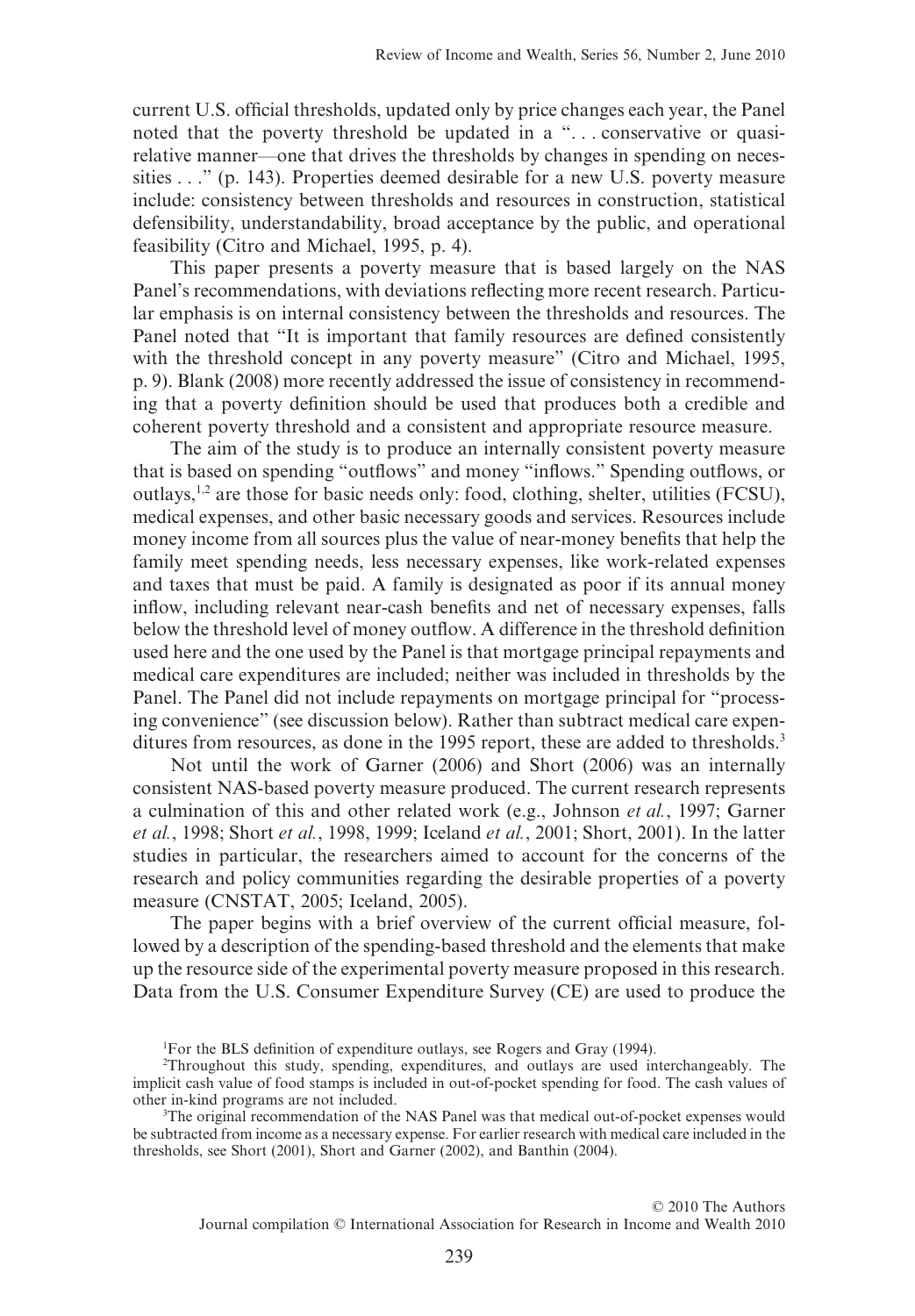threshold. The primary data source for the resource measure is the U.S. Current Population Survey Annual Social and Economic supplement (CPS). Results for 1996 through 2005 are presented. The NAS-based thresholds are compared to the current official thresholds and to relative thresholds based on one-half median resources. The thresholds are examined with regard to underlying concepts and changes over time. Poverty rates are calculated that compare the measure presented here with the current official measure and a comparable relative poverty measure to illustrate differences in trends. Poverty rates are presented for the total population and for specific subgroups of the population that have historically been most susceptible to hardship in the U.S.

### 2. The Current Official Poverty Measure and Concerns

The current official measure was developed in the early 1960s as an indicator of the number of people with inadequate income to cover the costs of a minimum food diet and to allow for other needed expenses (see Orshansky, 1965; Citro and Michael, 1995). The official thresholds are based on the share of food spending in after-tax money income using data from the 1955 Household Food Consumption Survey, and a food adequacy standard, the U.S. Department of Agriculture (USDA) Economy Food Plan. Food was found to be one-third of a family budget, and thus, food costs were multiplied by three. The food plan was issued by the USDA for "temporary or emergency use when funds are low" (Orshansky, 1965, p. 20). The food plan did not allow for meals eaten out or other food eaten away from home, and it was assumed that "the homemaker is a good manager and has the time and skill to shop wisely, and she must prepare nutritious, palatable meals on a budget" for herself and her family (Orshansky, 1965, p. 24).

Since the first official thresholds were released, they have been updated for changes in prices, holding the multiplier constant at three and the food adequacy standard constant as the Economy Food Plan. In 1969, the Bureau of the Budget gave "official" status to the following change in the poverty thresholds: to use the overall Consumer Price Index to update the thresholds for price changes instead of changes in the value of the Economy Food Plan that had been used earlier. Office of Management and Budget Policy Directive No. 14 (OMB, 1978) specifically states that "The official poverty thresholds do not vary geographically, but they are updated for inflation using [the] Consumer Price Index (CPI-U)."4

The measure of income used in the official poverty measure is before-tax money income, although the threshold is based on the share of after-tax income available for food spending. Non-cash benefits (such as food stamps) are not included in before-tax money income, nor are capital gains or losses. If a person

© 2010 The Authors Journal compilation © International Association for Research in Income and Wealth 2010

<sup>4</sup> The CPI-U represents the change in prices of a fixed market basket of goods and services, with relative prices changing while utility remains constant. In addition to regular changes in the CPI market basket, other changes have been made in the production of the index over the years (see BLS, 2009 for references). The updating mechanism for the official poverty measure is based on the relative change in prices of goods and services purchased by an average consumer unit using plutocratic, not democratic, weights (see Eatwell *et al.*, 1987, pp. 774–5). The official thresholds are never revised for earlier periods so improvements in the CPI are only reflected when new methods are incorporated in the official index.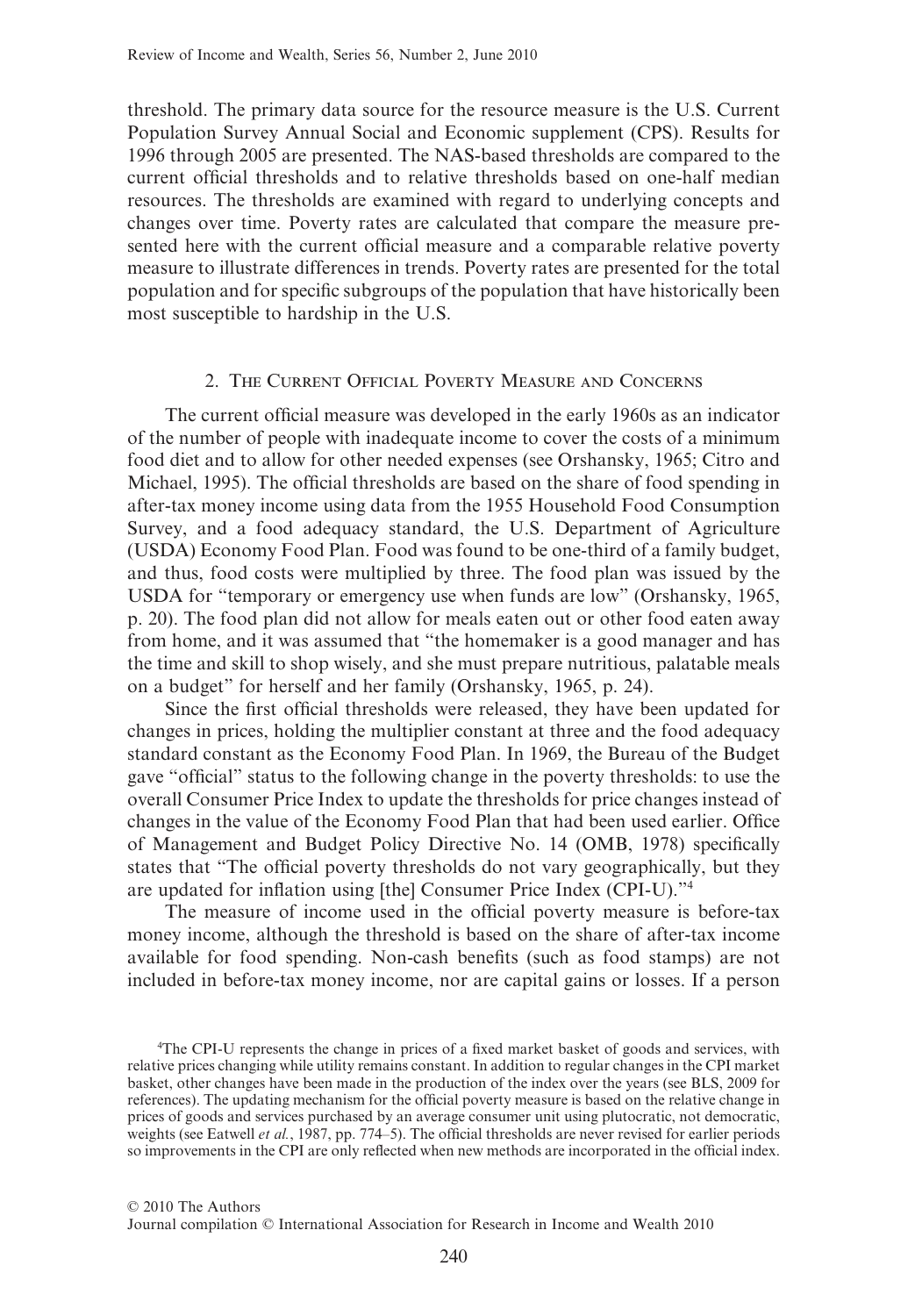lives with family members, the family members' incomes are added together and compared to thresholds that reflect this person's family size and composition.

Concerns have been raised regarding the use of the current official poverty measure to describe the economic situation of individuals and families in need. Such concerns include: (1) the appropriateness of using before-tax income for official poverty measurement when thresholds are based on after-tax income and resulting measurement inconsistencies; and (2) out-of-date thresholds (e.g., Citro and Michael, 1995; Hill and Michael, 2001).

### 3. Concepts, Methods, and Data

The basic concepts, methods, and data for this study are based on those proposed by the National Academy of Sciences (NAS) Panel on Poverty and Family Assistance in their report, *Measuring Poverty, A New Approach* (Citro and Michael, 1995). However, since the report was completed, additional work has been conducted to further explore issues originally raised by the Panel. Findings and conclusions from this additional work are reflected in the thresholds and resource measures produced here. For example, in the CNSTAT Workshop in 2004 it was agreed that medical care be accounted for in the thresholds rather than in resources (Iceland, 2005; see also, Short, 2001; Banthin, 2004). Another primary difference from earlier work is that mortgage principal repayments are included in outlays.5 The National Academy of Sciences Panel recommended that the unit of analysis should be broadened for purposes of measuring poverty to include cohabiting couples (Citro and Michael, 1995, p. 13). Internationally, the unit of analysis is the household. Short *et al.* (1999) compared different units of analysis and showed that the more inclusive the unit the lower the resulting poverty rates. For comparison to the official measure, the traditional definition of family is employed here.

### 3.1. *NAS-Based Poverty Thresholds*

Poverty is most often defined in terms of one's ability to meet his/her basic or minimum needs for survival or participation in society. For this study, expenditures for a prescribed set of goods and services are used to construct a spending-based poverty threshold for a reference family. Equivalence scales are then applied to this initial threshold to derive thresholds for other family types. A crucial part of this measure is that thresholds are automatically updated over time by the growth in

<sup>5</sup> The Panel used the CE publication definitions of food, clothing, shelter, and utilities, as did the Census Bureau reports on experimental poverty measures (Short *et al.*, 1999; Short, 2001). For this study, the authors refined the definition to reflect the spending outflows of reference families. Shelter expenditures include mortgage principal repayments of owners. Such payments are not included in the CE publication definition of expenditures because the BLS considers these allocations to savings. However, mortgage principal repayments are not discretionary, and cannot be used to meet other basic needs of the family. Other differences from the Panel calculations include: expenditures for home equity loans and lines of credit are not included in the study threshold, nor is spending on utilities for vacation homes or food and rent as pay. Differences from the Census Bureau experimental thresholds include adjustments for premiums paid for Medicare Part B and for shelter expenditures of families who both owned and rented during the reference period.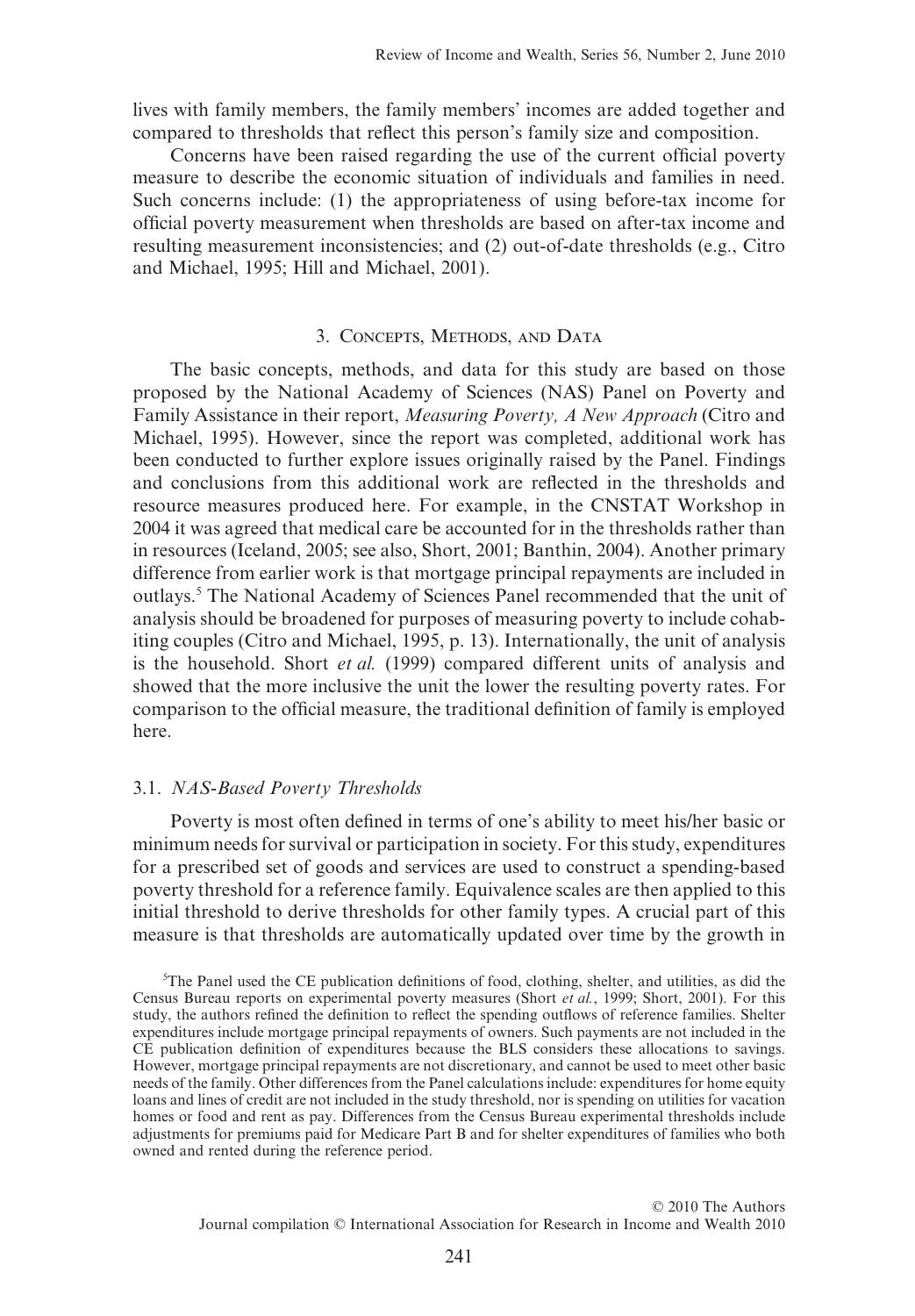spending for basic goods and services that pertain to a specific concept of poverty rather than solely by price changes.<sup>6</sup> Such a procedure allows for improvements in societal levels of spending for a basic bundle of goods and services.

Producing the threshold has several steps. These include: (1) selecting a reference family; (2) identifying the goods and services to be included in the threshold; (3) choosing an appropriate equivalence scale; (4) choosing an updating mechanism; and (5) adjusting for geographic differences across areas.

The reference family includes two related adults and children.<sup>7</sup> This family type falls near the center of the family size distribution rather than at one of the extremes; and it accounts for a relatively large proportion of the population (Citro and Michael, 1995). Using the data that underlie the 2005 thresholds for this study, this type of family represents 8.6 percent of household types. Of families with children, those with two adults and two children are the largest group; people in these families account for approximately 14 percent of the U.S. population. Since children have historically made up a large portion of the poverty population, it is reasonable that the selected reference family would represent spending patterns for families with children.

Once the reference family is chosen, median expenditures for a set of goods and services are estimated. As noted earlier, this set includes food, clothing, shelter, utilities, and medical care. The threshold is referred to as the "FCSUM" threshold or "experimental" threshold. The thresholds are based on out-of-pocket spending for:

- Food, at home and away from home
- Clothing
- Utilities (including telephone)
- Medical care
- For renters, shelter expenditures
- For homeowners, non-vacation shelter expenditures that include:
	- mortgage interest payments
	- repayments of mortgage principal
	- mortgage prepayment penalties
	- property taxes
	- maintenance, repairs, insurance, and other related expenditures.

Percentages of median expenditures, based on their relationship to predetermined percentile values, drive the poverty thresholds. The Panel recommended a percentage of median expenditures, rather than a percentile point or range of the distribution, in order that changes that affect the distribution of expenditures below the median can increase or decrease the poverty rate (Citro and Michael, 1995, p. 147). The Panel used 78 percent and 83 percent of the median. The 78th and 83rd percentages correspond to the reference family's expenditures at the 30th and 35th percentiles of the distribution of the sum of FCSU expenditures. The

<sup>6</sup> The Panel recommended that the thresholds be updated for real growth in the consumption of basic goods and services (Citro and Michael, 1995, p. 103); the Panel used changes in consumer spending for updating.

<sup>7</sup> A related adult is either the spouse of the reference person or an adult who is related by blood or other legal arrangement.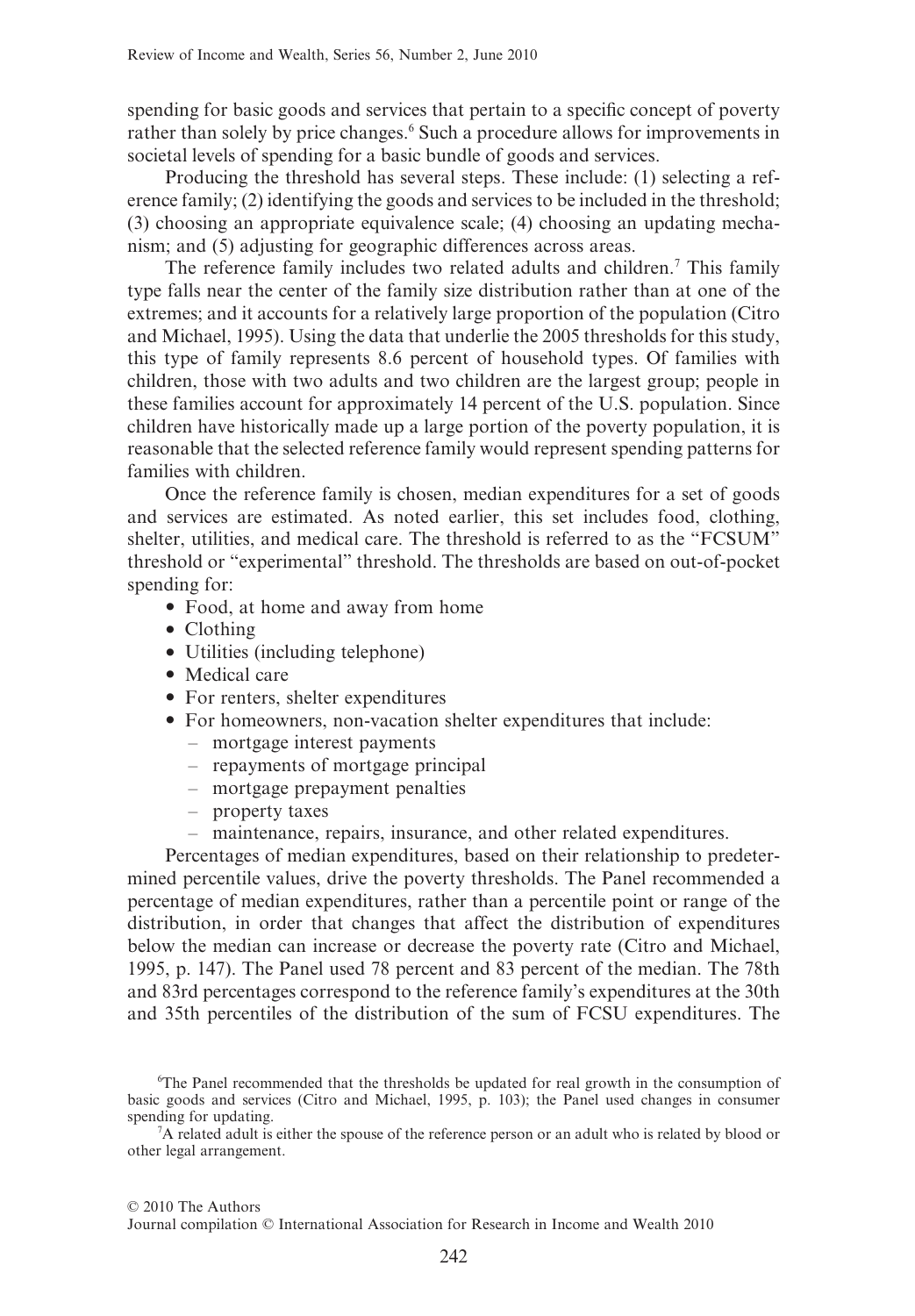Panel selected the 30th and 35th percentile range to represent the spending of people at a particular level of basic spending needs. Identifying percentages of median expenditures that related to the 30th to the 35th percentiles of the spending distribution was a matter of expert judgment on the part of the Panel members. In this study, the midpoint of the Panel recommended percentages is used to set the value of the reference family threshold.

Once the percentages of median expenditures have been determined, multipliers are applied to add a small additional amount to allow for other needs. The multipliers account for expenditures for personal care, non-work related transportation (estimated at one-half of total transportation expenditures), education, and reading materials.8 Multipliers of 1.15 and 1.25 are applied; these are based on the relationship between the sum of FCSU expenditures and expenditures for smaller and larger other bundles of other needed goods and services (see Citro and Michael, 1995).

The general formula for deriving the reference family threshold, using food, clothing, shelter, utilities, and medical care is as follows:

(1)

$$
Threshold = (1 - s_{medical}) \frac{(Z_L * P_L * M) + (Z_H * P_H * M)}{2} + (s_{medical}) \frac{(P_t * M) + (P_H * M)}{2}
$$

where:

s*medical* = medical share of the threshold value

 $Z_L$  = multiplier representing a smaller basic needs bundle

 $Z_H$  = multiplier representing a larger basic needs bundle

 $P<sub>L</sub>$  = lower percentage of median expenditures

 $P_H$  = higher percentage of median expenditures

 $M$  = median expenditures for reference family.

An equivalence scale is applied to the reference family threshold to obtain thresholds for families of other sizes and compositions. We use a threeparameter scale that allows for a different adjustment for single parents (see Betson, 1996, 2004). The three-parameter scale has been used in several BLS and Census Bureau studies (Johnson *et al.*, 1997; Short *et al.*, 1999; Short, 2001). The three-parameter equivalence scale is applied to the non-medical part of the threshold only. This is because the medical care needs of children are not expected to be less than those of adults and because there are few inherent scale economies in medical care spending with increasing family size. Medical risk indexes are created to account for variations in family expenditures related to these differences; the indexes are applied to the medical part of the threshold only.9 The three-parameter scale is as follows:

<sup>8</sup> See BLS (2007b, Glossary of Terms) for definitions of transportation, personal care, education, and reading material expenditures.

<sup>9</sup> The medical risk indexes are calculated, using CE data, as the ratio of median medical out-ofpocket expenditures for different groups compared to the median medical expenditures of the reference family. See Short and Garner (2002) in which the medical risk indexes were based on Medical Expenditure Panel Survey data.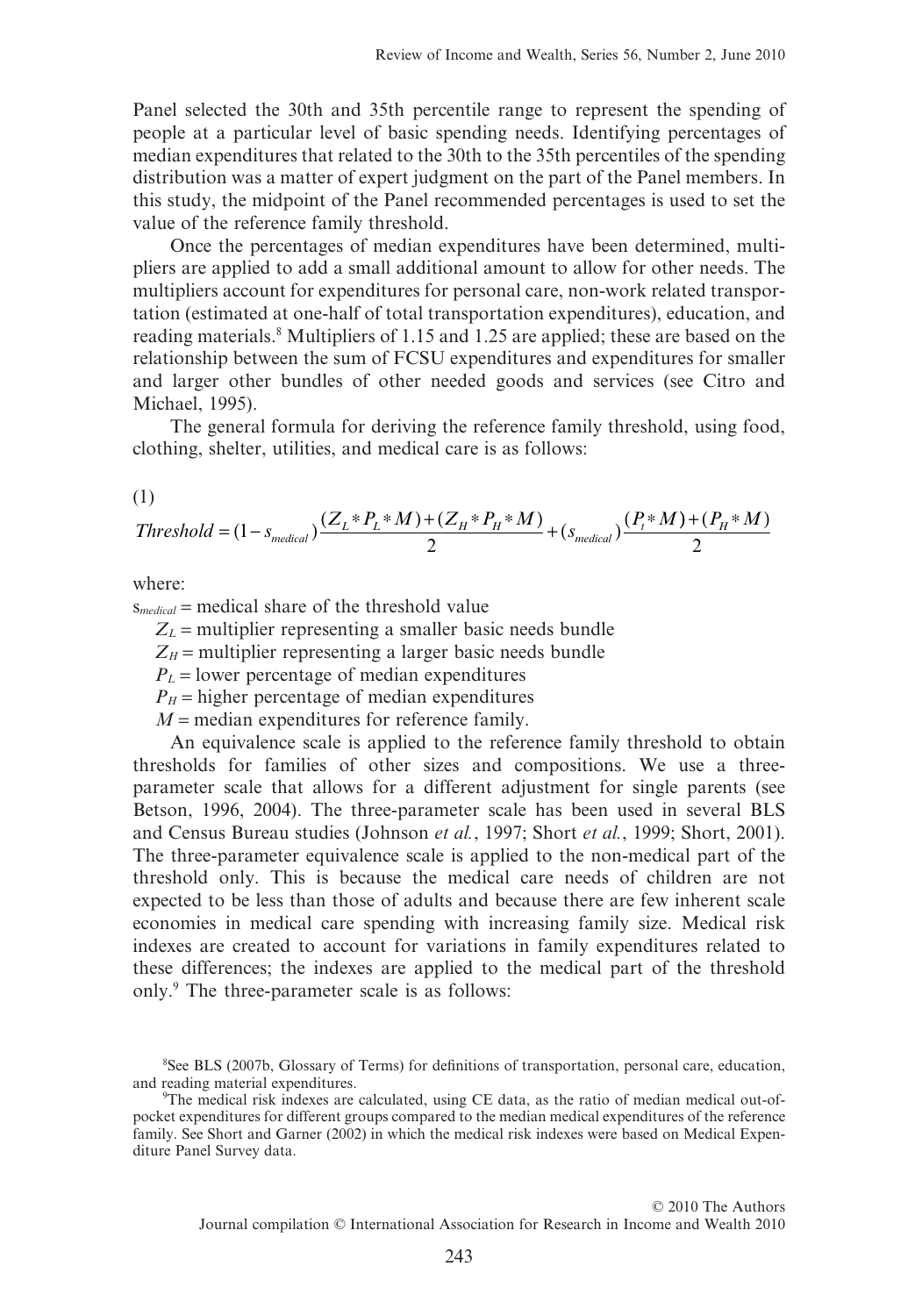- $(2a)$  *Single individual scale* = 1.00,
- $(2b)$  *Childless couple scale* = 1.41,
- $(2c)$  *Multiple adults (no children) scale* =  $(adults)$ <sup>0.7</sup>
- *Single adult with children scale* = (adults + 0.8\* firstchild +  $0.5 * \text{otherchildren}$ <sup>0.7</sup>, (2d)
- (2e) *All other families scale =*  $( adults + 0.5 * children)^{0.7}$ *.*

The procedure to calculate the experimental thresholds is repeated each year using the three most recent years of quarterly Interview CE data. Quarterly expenditures are updated to threshold-year dollars using the All Items All City Consumer Price Index (CPI-U). Next, the median of the distribution of the sum of food, clothing, shelter, utilities, and medical care expenditures, in threshold-year dollars, is calculated. By design, the resulting experimental thresholds are more reflective of current needs than are the official thresholds.

The procedure for updating the thresholds is referred to as "quasi-relative." Under this procedure, the thresholds rise in real terms as the general standard of living rises, unlike price-adjusted thresholds, but they do not rise as rapidly as total (real) consumption or income. In other words, the income elasticity of such a poverty line (see Fisher, 1996; Kilpatrick, 1973) is between zero and 1.0. The income elasticity of the FCSUM threshold with respect to reference family median resources was 0.66 over the 1996–2005 period when thresholds and resources are in constant dollars. This means that the FCSUM threshold rose by 0.66 percent for every 1.0 percent increase in the resources of the reference family during that period. By comparison, the income elasticity of the official poverty line with respect to before-tax money income is (by definition) zero; and, the income elasticity of the relative threshold based on reference family resources is one.

As a final step, the thresholds are adjusted for cost-of-living differences by geographic areas within the U.S. The adjustments reflect only inter-area rent differences by county within each state. The county-level rents are produced annually by the U.S. Department of Housing and Urban Development to administer its program of rental subsidies. Inter-regional price indexes that adjust for a larger market basket of goods are not currently available (see Short, 2001).

This study adds to the literature of expenditure-based poverty thresholds. Other studies that focus on expenditure-based thresholds include, for example, the work of Allegretto (2005), Bernstein *et al.* (2000), Bradshaw (1991, 1993; see also Bradshaw *et al.*, 1987), Braithwaite *et al.* (1999), Garner and Short (2003, 2004), Gustafsson *et al.* (2004), HRSD–Canada (2006), Middleton (2000), Morissette and Poulin (1991), Pearce (2005), Pradhan and Ravallion (2000), Renwick and Bergmann (1993), and Saunders (2004a, 2004c). Spending- and/or budget-based thresholds also have been developed and used in many countries, for example, Australia, Britain, Canada, Czech Republic, Germany, Hong Kong, Hungary, Ireland, Malaysia, the Netherlands, Norway, Poland, Sweden, the U.S. (Fisher, 2007) and India (see Deaton and Kozel, 2005; Sen and Himanshu, 2005).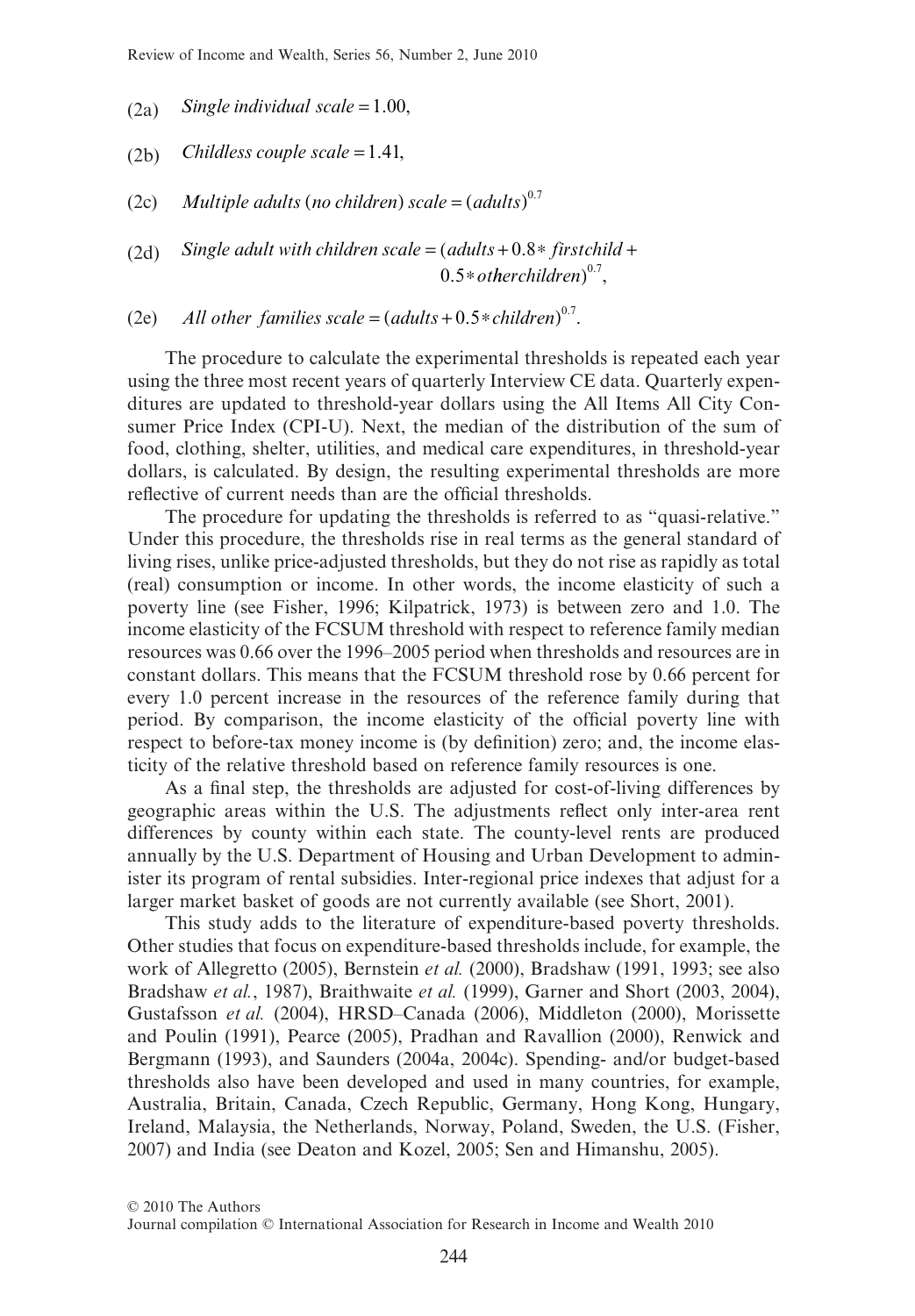# 3.2. *NAS-Based Family Resources*

The next step in constructing the experimental poverty measure is to calculate the resources that families possess to meet the needs specified in the thresholds. The main theme in this section is that, while the selection of a poverty threshold is a choice (see Ruggles, 1990), once that selection is made, the measure of resources employed for comparison should be consistent (Citro and Michael, 1995).

When the U.S. official poverty measure was first adopted, the Current Population Survey (CPS) was identified as the source of the income data to be compared to the poverty thresholds. When Orshansky was developing the poverty thresholds, the CPS was the only good source of nationally representative income data and only before-tax money income was available (Fisher, 1997). Thus, from the start, the resource measure has not been consistent with the official thresholds that are based on spending relative to after-tax income. Orshansky was aware of the inconsistency of applying after-tax thresholds to before-tax income data. According to Fisher (1997), Orshansky decided she had no other alternative; she reasoned that the result would yield "a conservative underestimate" of poverty.10

Family resources are defined as the sum of money income from all sources plus the value of near-money benefits that help the family meet spending needs, less necessary expenses that must be paid. This alternative concept of family income can be referred to as "discretionary income"—income that can be used to meet a family's basic needs (specifically for food, clothing, shelter, utilities, and medical care, plus a little bit more) after subtracting necessary expenses such as taxes and work-related expenses. This resource measure is similar to the net disposable income (DPI) measure used by researchers conducting international comparisons of poverty that are based on Luxembourg Income Study (LIS) data (e.g., Gornick and Jäntti, 2009); the main difference is that only taxes are subtracted for the LIS measure (LIS, 2009).

The criterion of consistency with the thresholds dictates that near-money benefits included in the expenditure thresholds are included in resources. The only near-cash benefits available in the CE data are for food stamps. Expenditures for food are based on all food purchases, regardless of whether the payment was from federal assistance or not. Given that thresholds include all food spending, it is appropriate to include food stamps in the measure of resources. The decision to not include the value of other government-benefit programs, for example, in-kind school-based nutrition programs and housing subsidies<sup>11</sup> and utilities assistance, in resources is due to the fact that the thresholds are based on spending needs net of subsidy receipt, not consumption needs. If the thresholds were to reflect consumption needs, the implicit value of such programs would be included in the thresholds and resources.

Necessary expenses are subtracted from income to determine how much discretionary income, or inflow, is available to purchase goods and services

 $10$ See Fisher (1997, footnote 57).

<sup>&</sup>lt;sup>11</sup>Using CE Interview data from 2003 quarter two through 2006 quarter one, the data used to estimate the 2005 threshold, approximately 1.8 percent of all reference families were renters living in subsidized or government housing. Rozaklis and Garner (1999) reported that a threshold which accounted for the consumption of subsidized or government rental housing would only be about \$1.00 higher than a spending based threshold.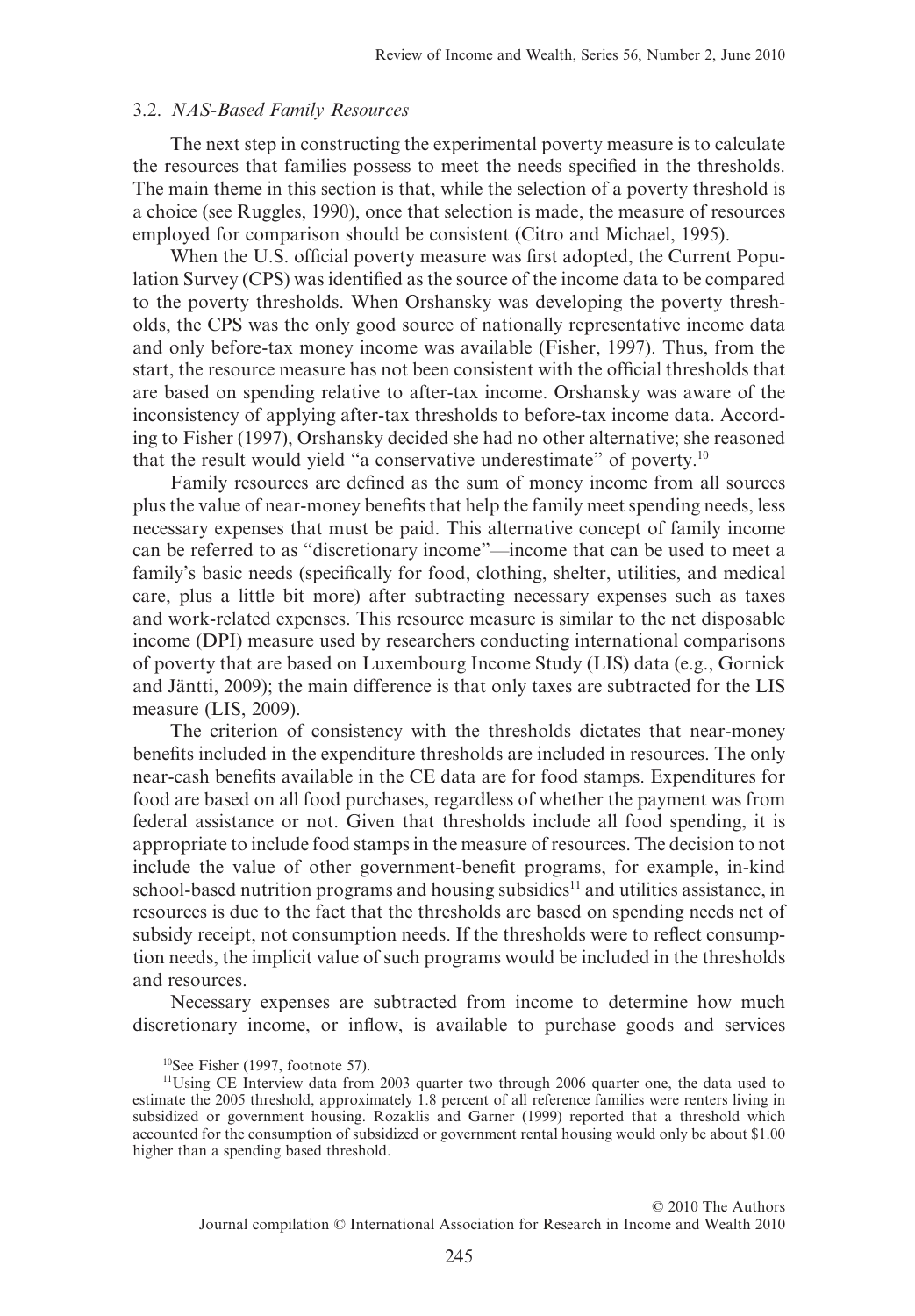represented by the threshold.12 Necessary expenses include taxes and expenses related to work. Taxes are defined to include federal and state income taxes and all payroll taxes paid. Earning a wage entails incurring expenses, such as travel to work and the purchase of uniforms or tools as well as care provided for children while parents are at work. These expenses are viewed as necessary and are paid by families before expenditures are made on other goods and services. The remaining discretionary income or resources represent the ability of the family to purchase, on an annual basis, what they need to spend for basic goods and services, given that they may already be receiving various non-cash benefits.

### 3.3. *Data*

This paper uses several surveys to construct the experimental poverty measure. First, the Consumer Expenditure Survey (CE) quarterly Interview data, collected from 1994 quarter two through 2006 quarter one (BLS, 2007a), are used to construct thresholds for 1996 through 2005. Each quarterly data collection refers to expenditures made during the three months prior to the interview month. It is assumed that data from each reference quarter are independent of the data from other quarters; this same assumption is made for official publications of CE data and was also made by the Panel in their report. Quarterly expenditures are annualized by multiplying them by four. Three years of quarterly data are used to produce each annual reference family threshold.

Second, to measure family income or, as more broadly defined, family resources, the analysis uses the Current Population Survey Annual Social and Economic Supplement (CPS ASEC) for the income years 1996 to 2005 with data collected in March each year from 1997 through 2006 (Census Bureau, 2007b). The Panel recommended using the Survey of Income and Program Participation (SIPP) to measure family resources, but found general agreement that the timeliness and complexity of the survey were important shortcomings (CNSTAT, 2005). However, information from the SIPP is used to value work-related expenses.

The calculation of resources for an experimental poverty measure starts with current money income as defined and measured in the CPS ASEC; this income is also used to calculate official poverty statistics. Current money income includes cash income received on a regular basis, such as income from earnings, any cash transfers, and property income. The reference period for money income is that received in the previous calendar year by the family residing together as of February, March, or April of the interview year. Before-tax income, regularly received, does not include net realized capital gains, gifts, lump sum inheritances, or insurance payments. The CPS collects no information on taxes paid, so a tax calculator is employed. As part of the tax calculator, net realized capital gains are simulated and added to income.

<sup>&</sup>lt;sup>12</sup>One important necessary expense is child support paid to another household. The amount of child support paid by one household to another is not collected in the CPS and is not used for official income statistics by the Census Bureau; child support transfers are doubly counted in household income and official poverty statistics.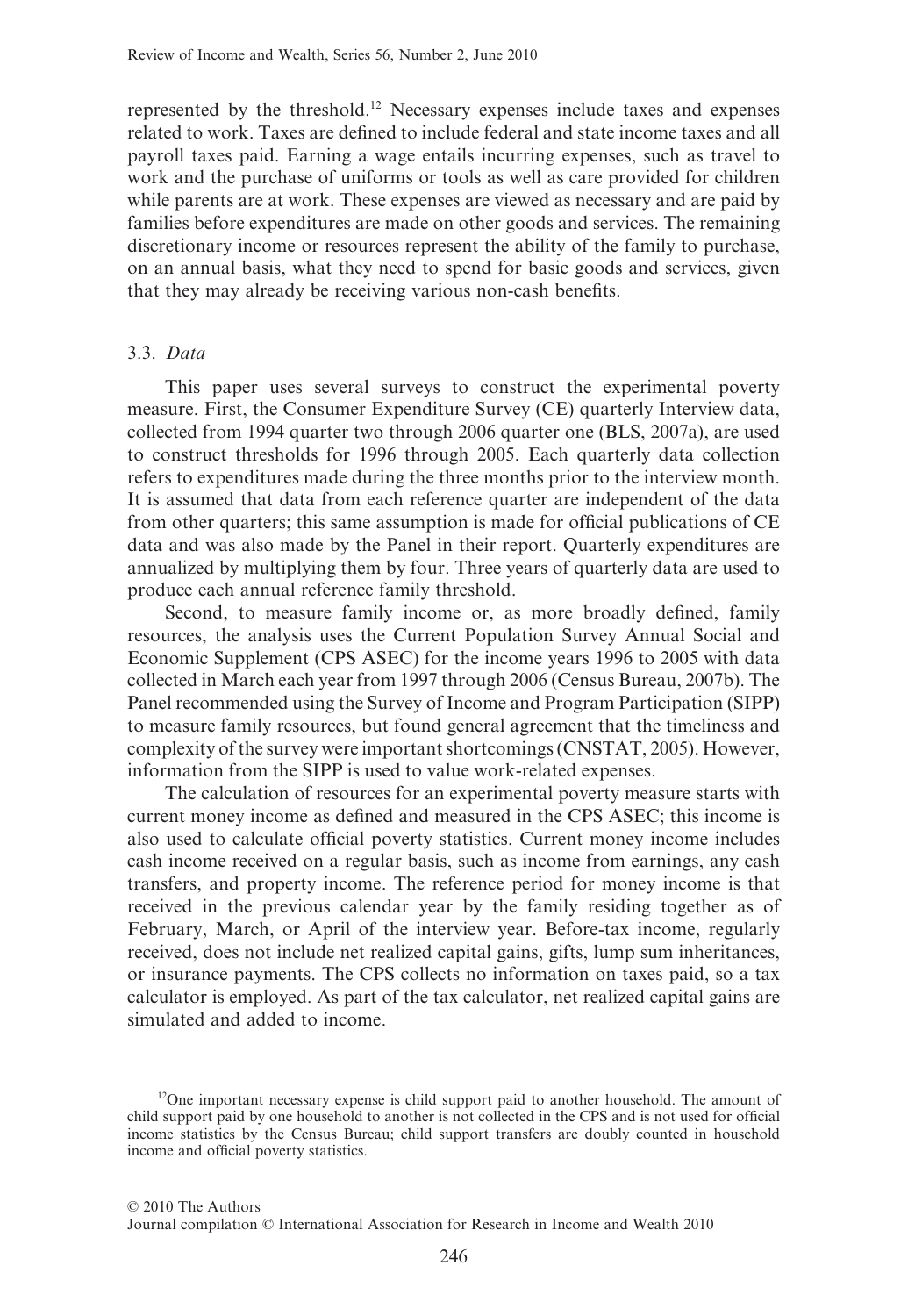



*Note*: <sup>1</sup> Official and experimental poverty thresholds are for 2-adult, 2-child families; relative poverty thresholds are for 4-person families.

#### 4. Results and Discussion

#### 4.1. *Thresholds*

Experimental and official poverty thresholds for a family with two adults and two children are shown in Figure 1. Spending-based thresholds are estimated using out-of-pocket expenditures for food, clothing, shelter, utilities, and medical care; these thresholds are referred to as FCSUM in the figure. To place the U.S. experimental results in an international context, four-person relative thresholds are also presented. Population-based relative thresholds are set at 50 percent of median equivalized household resources; resources are equivalized using a single parameter scale, the square root of family size. This scale implies that the needs of a household composed of four people are twice as large as those of a single person household. There is considerable agreement that the appropriate poverty measure for crossnational comparisons is a relative measure (for example, see Atkinson *et al.*, 2002; Smeeding, 2005; OECD, 2008). It is of interest to note the similarity between the FCSUM and the relative thresholds. However, there are slight differences: from 1997 to 2001, relative thresholds are higher; after 2004 the opposite is true. Importantly, the official poverty thresholds are always lower than the other thresholds presented (see Appendix Table A1 for levels, rates of change, and confidence intervals). It should be noted that, while the FCSUM threshold is calculated as a three-year moving average, the relative threshold is based on a single year. When a moving-average relative threshold, based on resources, is produced using two years of data, the differences between the relative and FCSUM threshold are even smaller for the earlier part of the series (results not shown). This finding suggests a strong relationship between spending and resources at the median, averaged over a number of years, for the reference family. Also, one might conclude that a movingaverage relative threshold may better reflect the minimal level of resources required to function normally within society than one based on single year data. (See Corak, 2006, for a discussion of these concepts.)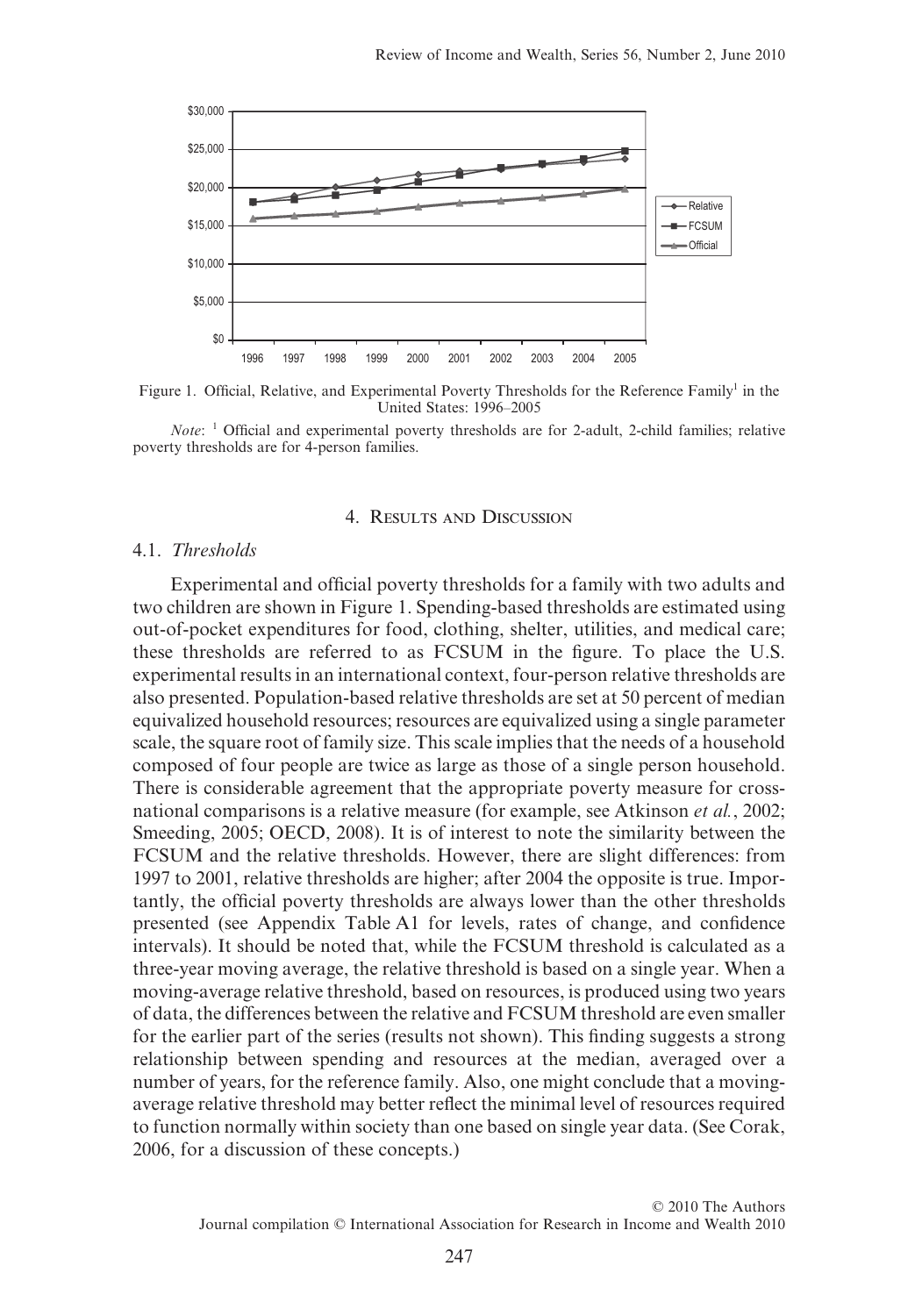To compare how the thresholds move relative to other household economic series, income data from the Census Bureau (2007b) and expenditure data from the Bureau of Labor Statistics (2007b) are examined. These data reveal that from 1996 to 2001, before-tax money income for all households increased more rapidly than did total expenditures for all consumer units; however, after 2001, expenditures rose more quickly. FCSUM thresholds increased at about the same rate as did total expenditures. In contrast, relative thresholds moved more slowly than income, expenditures, and FCSUM thresholds.

In order to understand better why the new thresholds differ in trends from the official threshold, we examine assumptions regarding movements over time and by examining what is included in the thresholds. FCSUM thresholds are based on reference family spending over the three most recent years of expenditure data, including the threshold year. The threshold for each year is based on a moving average of the median sum of FCSUM expenditures over the 12 quarters of data. Although quarterly expenditure data are price-adjusted to the threshold year using the All Item CPI-U, movements in the experimental thresholds primarily reflect changes in expenditures for food, clothing, shelter, utilities, and medical care.

By design, the experimental thresholds are comprised of basic necessities. In contrast, the official threshold is based on the assumption that one-third of total spending is allocated to food; the remainder is for all other goods and services. However, changes in the official thresholds are affected by changes in the CPI-U which are affected by changes in expenditure patterns over time and associated price movements of all items for all consumers living in urban areas.<sup>13</sup> CE expenditure data are used to produce expenditure shares for use in the production of the  $CPI-U$ ; weight-base periods are selected for index construction.<sup>14</sup> For example, 1996 price indexes are based on expenditure shares of the average consumer unit during the 1982–84 period; 2004 and 2005 price indexes are based on expenditure shares during 2001–02 period.

The shares of the FCSUM threshold components over the 1996 to 2005 time period were fairly constant, with food and shelter expenditures combined account-

© 2010 The Authors Journal compilation © International Association for Research in Income and Wealth 2010

<sup>&</sup>lt;sup>13</sup>The CPI-U measures the average change in prices paid by urban consumers for a fixed market basket of goods and services (see BLS, 2009). Unlike the thresholds, the CPI-U is based on the spending and prices faced by consumers living in metropolitan statistical areas (MSAs) and urban places of 2500 inhabitants or more. Non-farm consumers living in rural areas within MSAs are also included. Military consumer units living off base with 50 percent or more of their total family income coming from the armed forces are not included in the CPI-U population.

<sup>&</sup>lt;sup>14</sup>The CPI-U expenditures shares were produced for low level aggregations by Cage, Falwell, and Schmidt (Cage *et al.*, 2008), in the Division of Consumer Prices and Price Indexes at the BLS, using internal CE data. These weights are identified as biennial weights, chapter 10, by this division. Two years of CE (Diary and Interview combined) are used. For the CPI-U index years of 1996 and 1997, the base weights are from 1982–84 CE data; expenditure groups are based on the 1987 CPI Item Structure. For the 1998–2001 indexes, weights were based on 1993–95 data and the 1998 CPI Item Structure. For the 2002–03 indexes, the weights were based on 1999–2000 data, also the 1998 structure. For the 2004–05 indexes, weights were based on data from 2001–02 and the 1998 item structure. For the 1987 structure only, apparel services and sewing machines were included in apparel, and telephone services, community antennae and cable television services were included in utilities; they were not for the 1998 structure. Adult day care center expenditures were included in the 1998 item structure but not in the 1987 structure. For the share tabulations, food did not include expenditures for alcoholic beverages.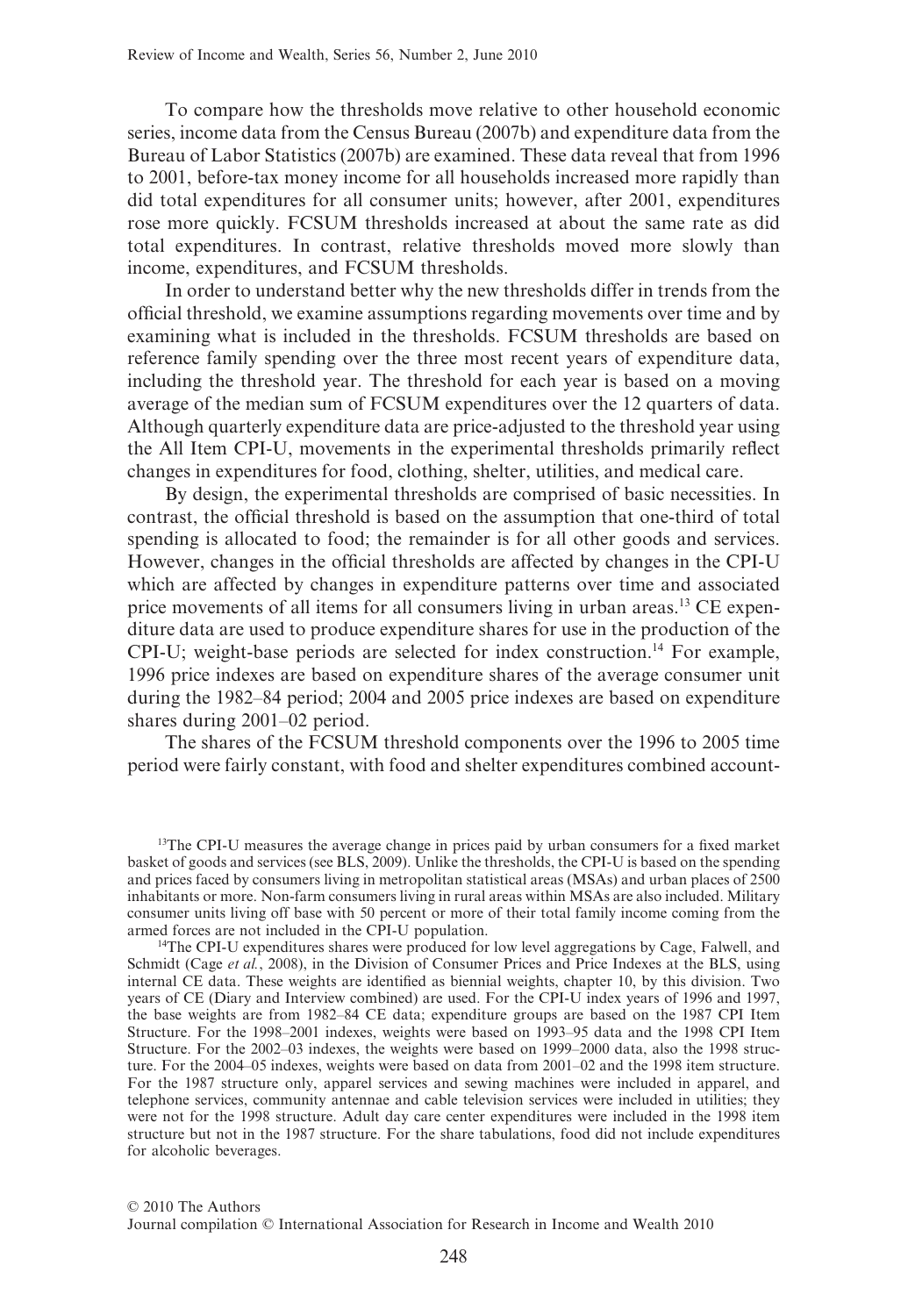ing for over 50 percent of the threshold;<sup>15</sup> these account for about 45 percent of CPI-U base expenditures during the same time period. Utilities account for about 13–14 percent of the thresholds but only 5 to 8 percent of the CPI-U defined expenditures (depending upon whether telephone services were included or not). The largest shares of expenditures in the CPI-U were for goods and services not included in food, clothing, shelter, utilities, and medical care (around 39 percent). Other goods and services account for about 16 percent of the FCSUM thresholds.

Movements in the FCSUM thresholds and in the official threshold reveal that food prices, as measured by the CPI-U for food, and food expenditures in the threshold increased at about the same rate, approximately 25 percent over the 1996 to 2005 time period. Prices and threshold expenditures for utilities and medical care increased by about 40 to 42 percent. Clothing prices and threshold expenditures decreased about 9 percent. The largest increase in implicit threshold expenditures is for shelter (55.6 percent); the increase in shelter prices was only 31.2 percent.

A major difference in the experimental thresholds and the CPI-U, and consequently in movements of the official poverty thresholds, is related to the treatment of shelter. Recall that out-of-pocket shelter expenditures of the reference family consist of such items as mortgage interest, mortgage principal repayments, property taxes and insurance for homeowners, rent and tenants insurance for renters, and maintenance and repairs for both. The CPI-U for shelter reflects changes in space rents for primary residences of renters and owners along with appropriate expenditure weights.16 The thresholds represent the spending patterns of and prices faced by four-person families with two children, a group with a high rate of homeownership while the CPI-U is based on the urban population with lower rates of homeownership than the reference family population.

An examination of the CE data used in this study reveals that about 75 percent of reference families in 1996 owned their homes; an additional 5 percent were homeowners by 2005. Of all reference family homeowners, 85 percent had mortgages in 1996. Those with mortgages increased to 89 percent by 2005. For owners with mortgages, median out-of-pocket expenditures for mortgage principal repayments and mortgage interest increased 45 percent over this time period. Median property taxes increased 58 percent for all owners but 67 percent for those with mortgages. Home market values rose approximately 80 percent for reference family homeowners with and without mortgages from 1996 to 2005 (authors' own calculations using the CE data).

Examining expenditure and demographic data that underlie the CPI-U reveals that approximately 60 percent of urban consumer units were owners for the 1996

<sup>16</sup>Reported rents for primary residences are adjusted by the BLS to omit the cost of utilities in reported rents and thus are made comparable to owners' reported rental equivalence. The change in space rents for non-rent-controlled and non-subsidized or public rental housing is applied to owneroccupied housing in the same location as the rental units.

<sup>&</sup>lt;sup>15</sup>Following the Panel's estimation procedure (see Citro and Michael, 1995, p. 198, footnote 14), the shares of expenditures in the threshold reflect the expenditures for the threshold components at the 30th and 35th percentiles of the distribution of the sum of expenditures for food, clothing, shelter, utilities, and medical care (FCSUM) for two adult-two child families. Average expenditures for each component of the threshold are calculated using expenditures between the 27.5 and 32.5 percentiles and the 32.5 and 37.5 percentiles (representing the 30th and 35th vingtiles) of the sum of FCSUM expenditures. These shares are converted to share fractions of the FCSUM thresholds using multipliers of 1.15 and 1.25.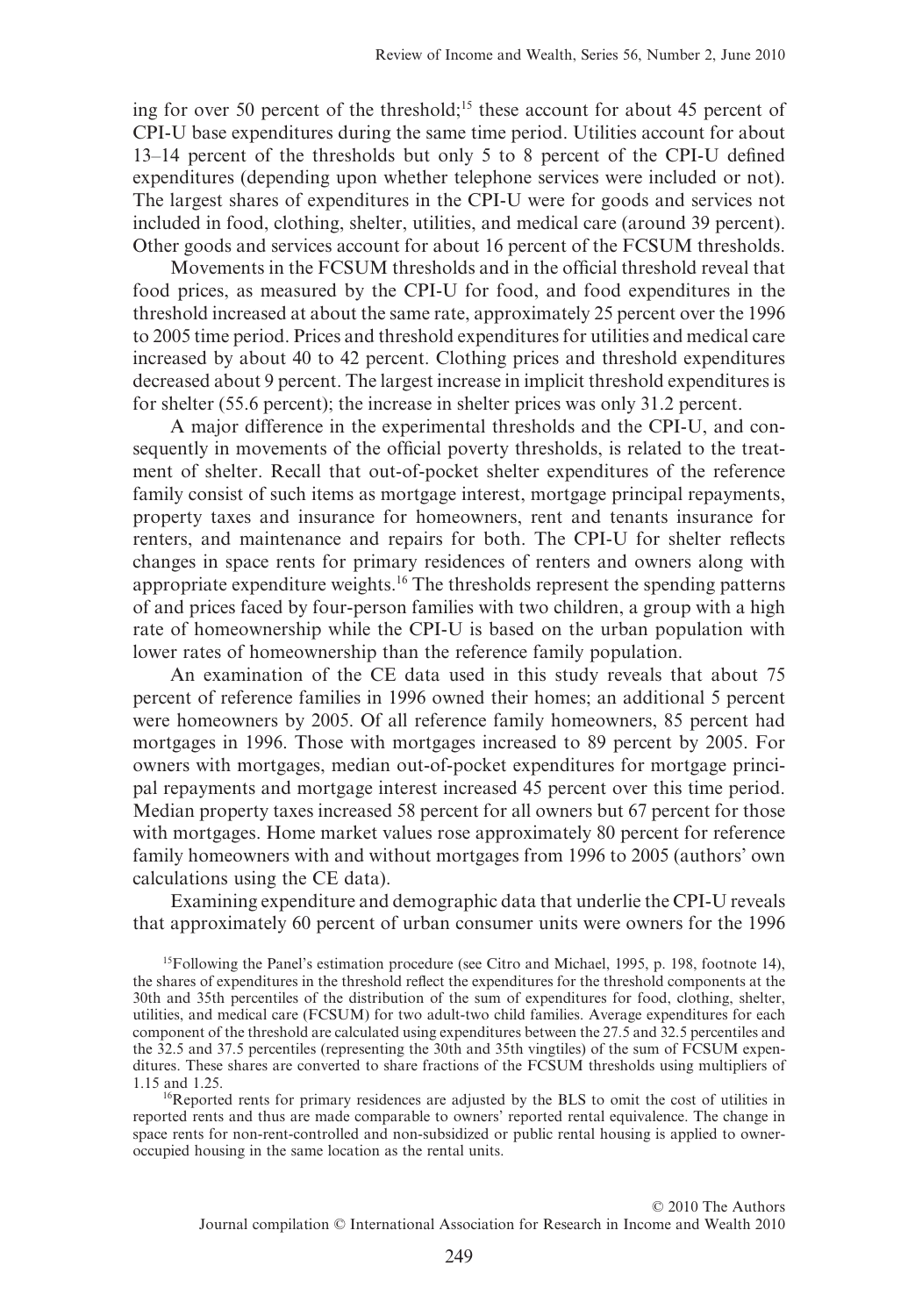index; for the 2005 index the rate increased to 64 percent. Shelter expenditures in the CPI-U are based on rental equivalence only and thus mortgage information is not relevant to the production of the CPI-U. For the 1996 index, owners' equivalent rents accounted for about 20 percent of total expenditures; this share increased to 23 percent by 2005 (authors' own calculations using the CE data: BLS, 2007b).

These differences in shares and movements in shelter expenditures and prices are consistent with our finding that the FCSUM thresholds increased more rapidly over the 1996 to 2005 period than did the official poverty threshold, based on the CPI-U. Such an outcome would result from a market where mortgaged home prices are increasing at a faster rate than owners' rents, a phenomenon that occurred over the 1996 to 2005 period.

# 4.2. *Family Resources*

Changes in poverty thresholds would be expected to change trends in poverty statistics over time. However, these statistics are also affected by changes in income and other tax and transfer policies. Besides before-tax money income, changes in food stamp benefits, taxes, and work-related expenses may change trends in poverty rates. An examination of the elements in the family resource measure sheds light on changes in overall family resources from 1996 to 2005.

Table 1 shows the aggregate dollar amounts added to or subtracted from before-tax money income for the period 1996 to 2005 to calculate family resources for the experimental poverty measure. Overall, these additions and subtractions result in relatively large net subtractions from income. For example, in 1996, additions of food stamps, net realized capital gains, and the earned income tax credit (EITC) sum to total additions of \$215.2 billion.<sup>17</sup> For that same year, subtractions of all taxes and work expenses totaled \$1178 billion, five times as large as additions to income. By 2005, subtractions totaled seven times additions to income. Note that while aggregate income taxes fell in 2002 and 2003, payroll taxes and work expenses continued to increase substantially across the period. Since over time we are subtracting larger and larger amounts relative to additions, the experimental measures may result in higher poverty rates due in part to these calculations.

### 4.3. *Experimental Poverty Rates*

To determine poverty status, total family resources are compared to the spending-needs thresholds. If the "inflow" to family resources is below the "outflow" amount needed, then all individuals within the family are classified as poor. Taking account of spending on basic goods and resources available to families for spending provides information about families who, while not poor using the official measure, may have difficulty meeting basic needs because necessary outflows exceed inflows.

Table 2 and Figure 2 show poverty rates, based on the official, relative, and experimental poverty measure, for the years 1996 to 2005. The results show that the official poverty rate fell from 1996 to 2000 (13.7 to 11.3 percent). After 2000,

 $17$ Note that a large part of additions to income are made up of net realized capital gains and that these values vary depending on changes in imputation methodology at the Census Bureau.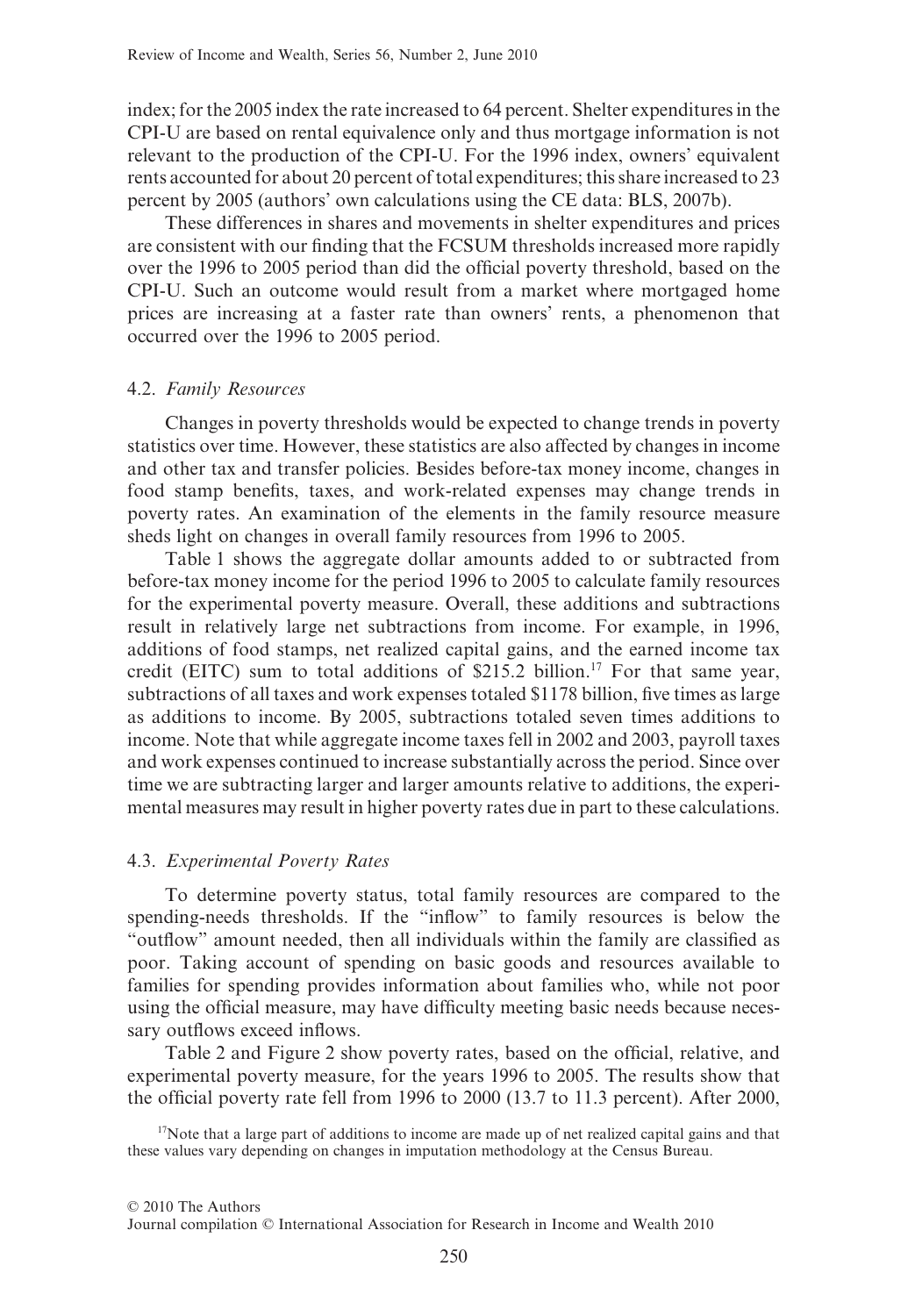| ADDITIONS AND SUBTRACTIONS TO FAMILY RESOURCES (S BILLION) FOR THE TOTAL POPULATION: 1996 TO 2005<br>Subtractions | Childcare <sup>4</sup><br>Expenses <sup>4</sup><br>Work<br>$\Gamma$ axes <sup>3</sup><br>Payroll<br>Income Tax <sup>3</sup><br>State<br>Income $\text{Tax}^3$<br>Federal<br>Earned Income<br>Tax Credit <sup>3</sup> | 19.5<br>98.0<br>102.0<br>266.0<br>163.2<br>180.4<br>627.0<br>703.0<br>21.6 | 106.0<br>7.5.9.977<br>7.8.9.977<br>7.9.9.9.9.9 | $21.5$<br>$23.58$<br>$21.5$<br>$21.5$<br>00.6<br>224.6<br>237.8<br>248.7<br>757.0<br>888.0<br>907.5 | 106.0       | 120.0<br>923.0 | 128.0<br>179.3     | 128.0<br>188.4<br>745.0<br>26.1<br>27.0 | 20.0<br>34.0<br>198.2<br>968.0 | 22.2<br>52.0<br>431.0<br>207.8<br>864.0<br>29.3 | stamps received over the year in CPS ASEC. | imputed to the CPS ASEC at the Census Bureau using the IRS Statistics of Income (SOI) file. |
|-------------------------------------------------------------------------------------------------------------------|----------------------------------------------------------------------------------------------------------------------------------------------------------------------------------------------------------------------|----------------------------------------------------------------------------|------------------------------------------------|-----------------------------------------------------------------------------------------------------|-------------|----------------|--------------------|-----------------------------------------|--------------------------------|-------------------------------------------------|--------------------------------------------|---------------------------------------------------------------------------------------------|
|                                                                                                                   |                                                                                                                                                                                                                      |                                                                            |                                                |                                                                                                     |             |                |                    |                                         |                                |                                                 |                                            |                                                                                             |
| Additions<br>AGGREGATE                                                                                            | Net Capital<br>Gains <sup>2</sup>                                                                                                                                                                                    | 239.6<br>179.4                                                             | 339.9                                          | 457.7                                                                                               | 468.8       | 483.8          | 58.3               | 78.0                                    | 185.0                          | 179.8                                           | Reported face value of food                | Capital gains and losses are                                                                |
|                                                                                                                   | Stamps'<br>Food<br>Year                                                                                                                                                                                              | $\frac{23}{2}$<br>1996<br>1997                                             | 1998                                           | 1999                                                                                                | <b>2000</b> | 2001           | 1.2<br><b>2002</b> | 12.9<br>2003                            | 14.7<br>2004                   | 16.2<br>200 <sup>2</sup>                        | Notes:                                     |                                                                                             |

TABLE 1

TABLE 1

© 2010 The Authors Journal compilation © International Association for Research in Income and Wealth 2010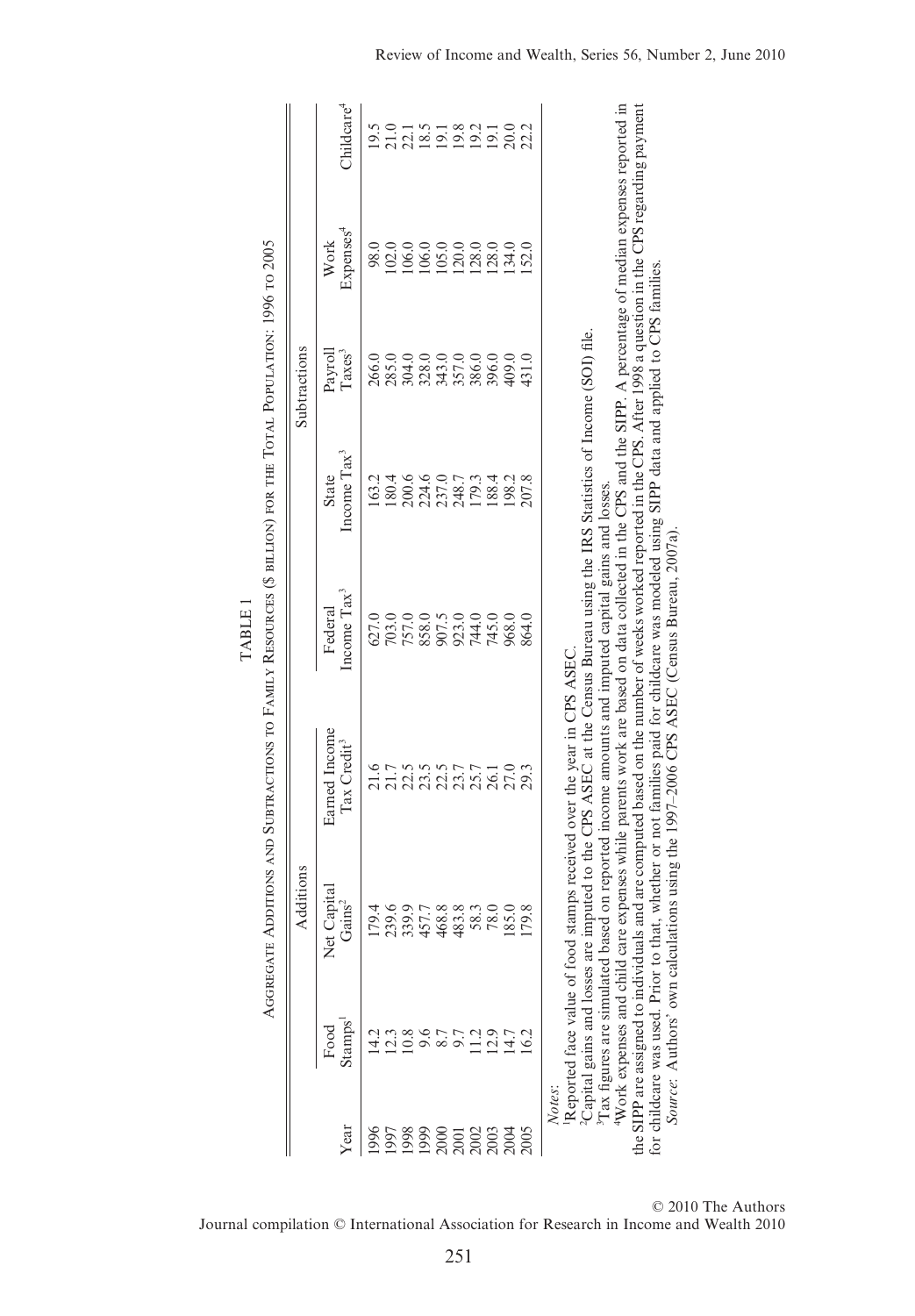| Year | Official | Experimental | Relative |  |  |
|------|----------|--------------|----------|--|--|
| 1996 | 13.7     | 17.1         | 17.5     |  |  |
| 1997 | 13.3     | 16.2         | 17.4     |  |  |
| 1998 | 12.7     | 15.8         | 17.7     |  |  |
| 1999 | 11.9     | 15.2         | 17.7     |  |  |
| 2000 | 11.3     | 15.3         | 17.2     |  |  |
| 2001 | 11.7     | 16.1         | 17.1     |  |  |
| 2002 | 12.1     | 17.1         | 17.1     |  |  |
| 2003 | 12.5     | 17.0         | 17.3     |  |  |
| 2004 | 12.7     | 17.2         | 17.0     |  |  |
| 2005 | 12.6     | 17.7         | 16.7     |  |  |
|      |          |              |          |  |  |

TABLE 2 Official and Experimental Population Poverty Rates Using Income-Based Resources: 1996–2005

*Source*: Authors' own calculations using the 1997–2006 CPS ASEC (Census Bureau, 2007a) and thresholds based on CE Interview data (BLS, 2007a).



Figure 2. Official, Relative, and Experimental Poverty Rates for the U.S. Population: 1996–2005

the official rate begins to increase, reaching 12.7 percent by 2004 and remaining stable at about the same rate in 2005. The experimental poverty measure displays a similar pattern. Differences in trends are due to increases in the experimental thresholds as well as increased payroll taxes and work expenses that families faced. While the official rate is lower in 2005 than in 1996, the spending need-based rate is highest in 2005. The increase in taxes and work expenses, and the experimental thresholds after 2000, bring the experimental rate back to the 1996 level and beyond, to 17.7 percent by 2005.

The relative threshold and resource measure result in an average poverty rate of 17.3 percent for the period. From 1996 to 2005, poverty rates using the relative measure range from a low of 16.7 percent in 2005 to a high of 17.7 percent in 1999. Recent estimates of relative poverty (e.g., Smeeding, 2005; OECD, 2008) reveal higher relative poverty rates for the United States than for many other countries. Using a disposable income poverty measure, Smeeding (2005) reported a poverty rate for the U.S. population to be about 17 percent in 2000. The OECD published relative poverty rates for 2004, ranging from a low of 5 percent for Denmark and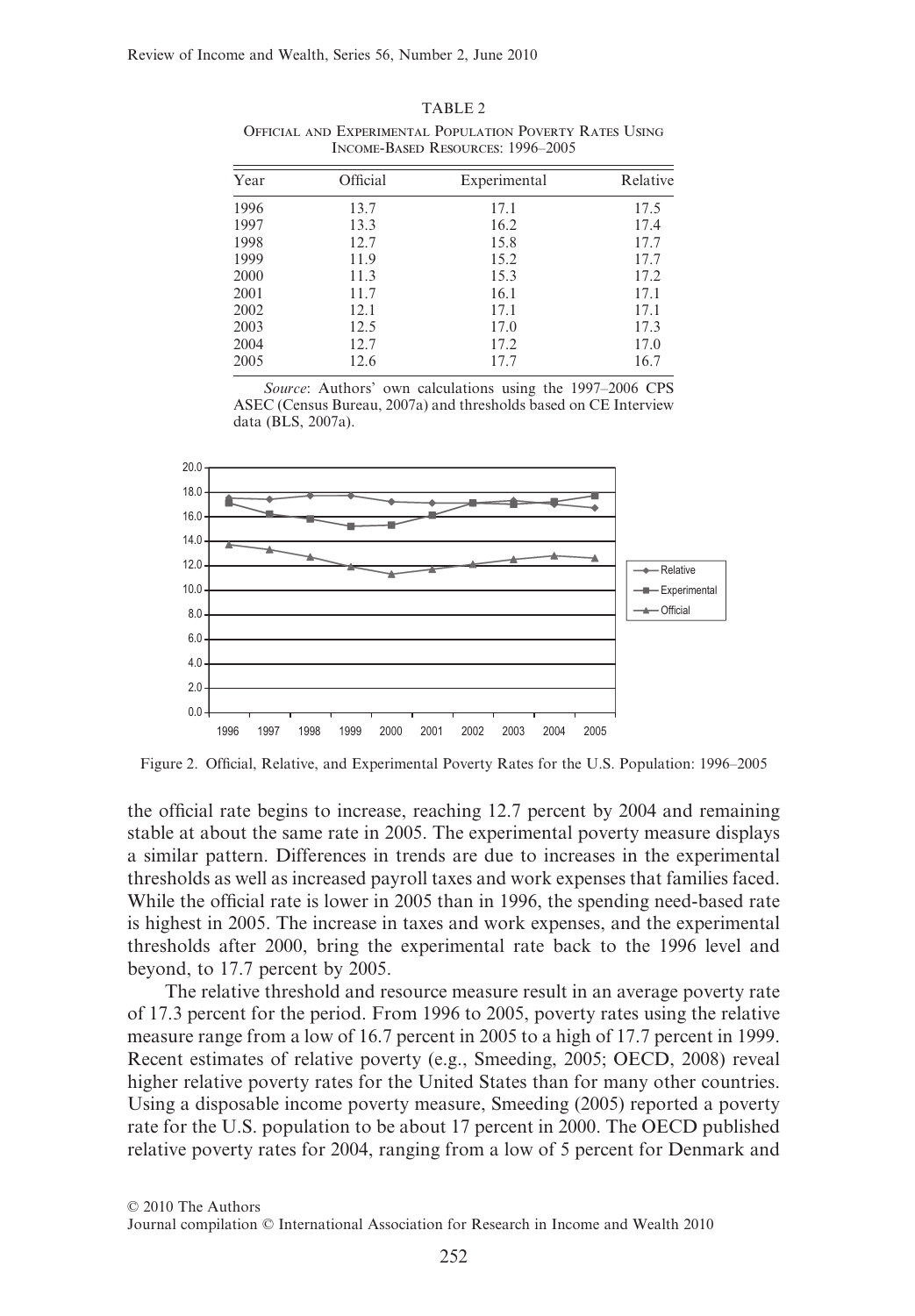|                    | 1996 | 1997 | 1998 | 1999 | 2000 | 2001 | 2002 | 2003 | 2004 | 2005 |
|--------------------|------|------|------|------|------|------|------|------|------|------|
| Children           |      |      |      |      |      |      |      |      |      |      |
| Official           | 20.5 | 19.9 | 18.9 | 17.1 | 16.1 | 16.3 | 16.7 | 17.6 | 17.8 | 17.6 |
| Experimental       | 22.8 | 21.8 | 21.2 | 19.8 | 19.6 | 19.9 | 21.1 | 20.7 | 20.5 | 21.1 |
| Non-elderly adults |      |      |      |      |      |      |      |      |      |      |
| Official           | 11.4 | 10.9 | 10.5 | 10.1 | 9.4  | 10.1 | 10.6 | 10.8 | 11.3 | 11.1 |
| Experimental       | 14.4 | 13.7 | 13.3 | 13.1 | 12.8 | 13.9 | 14.8 | 14.8 | 15.3 | 15.5 |
| Elderly            |      |      |      |      |      |      |      |      |      |      |
| Official           | 10.8 | 10.5 | 10.5 | 9.7  | 10.2 | 10.1 | 10.5 | 10.3 | 9.8  | 10.2 |
| Experimental       | 18.0 | 16.6 | 16.4 | 16.4 | 18.5 | 19.2 | 20.9 | 20.8 | 20.2 | 21.5 |
| White              |      |      |      |      |      |      |      |      |      |      |
| Official           | 11.2 | 11.0 | 10.5 | 9.8  | 9.4  | 9.9  | 10.2 | 10.5 | 10.8 | 10.6 |
| Experimental       | 14.3 | 13.8 | 13.3 | 13.1 | 13.2 | 14.0 | 15.0 | 14.8 | 15.0 | 15.2 |
| <b>Black</b>       |      |      |      |      |      |      |      |      |      |      |
| Official           | 28.4 | 26.5 | 26.1 | 23.6 | 22.0 | 22.7 | 23.9 | 24.3 | 24.8 | 24.9 |
| Experimental       | 32.8 | 30.1 | 30.3 | 27.5 | 26.8 | 28.0 | 29.7 | 29.5 | 30.1 | 31.9 |
|                    |      |      |      |      |      |      |      |      |      |      |

TABLE 3 Official and Experimental Poverty Rates for Specific Demographic Groups: 1996 to 2005

*Source*: Authors' own calculations using the 1997–2006 CPS ASEC (Census Bureau, 2007a) and thresholds based on CE Interview data (BLS, 2007a).

Sweden to a high of 18 percent for Mexico and Turkey, followed by the U.S. at 17 percent for 2005. For these two cross-country studies, resources were countryspecific household disposable income with taxes subtracted and cash and nearcash transfers added to money income; work-related expenses were not subtracted from income.

Figure 2 shows the differences in trends in poverty rates over this time period for the three poverty measures. While the experimental poverty rates are more like the relative measure in terms of level, there is a tendency to follow the trends apparent in the official poverty measure, falling in the first half of the period, and then increasing to 2005. Unlike the relative measure, the official poverty rates fall and then rise with the recession that occurred between March and November of 2001, as do the rates based on the experimental measure.

Finally, in Table 3 we focus specifically on official and experimental poverty rates for demographic groups. These groups are identified in terms of age and race. Children and families identified as black are of particular interest as these groups have had historically high poverty rates. For both groups, poverty rates based on the official and experimental measures are lower in 2005 than in 1996. Among the groups considered, poverty is highest among blacks over this time period regardless of the measure used. Official child poverty rates are also high. The child poverty rate, based on the experimental measure, is higher than the elderly rate in 1996; however, by 2005, elderly poverty surpasses child poverty by 0.4 percentage points. Poverty rates for children and blacks are lowest from 1999 to 2001 for both poverty measures, while official poverty is lowest for the elderly in 1999 and experimental poverty is lowest in 1997 to 1999.

# 5. Summary and Conclusions

The new poverty measure in this study follows recommendations presented in the report, *Measuring Poverty: A New Approach* (Citro and Michael, 1995)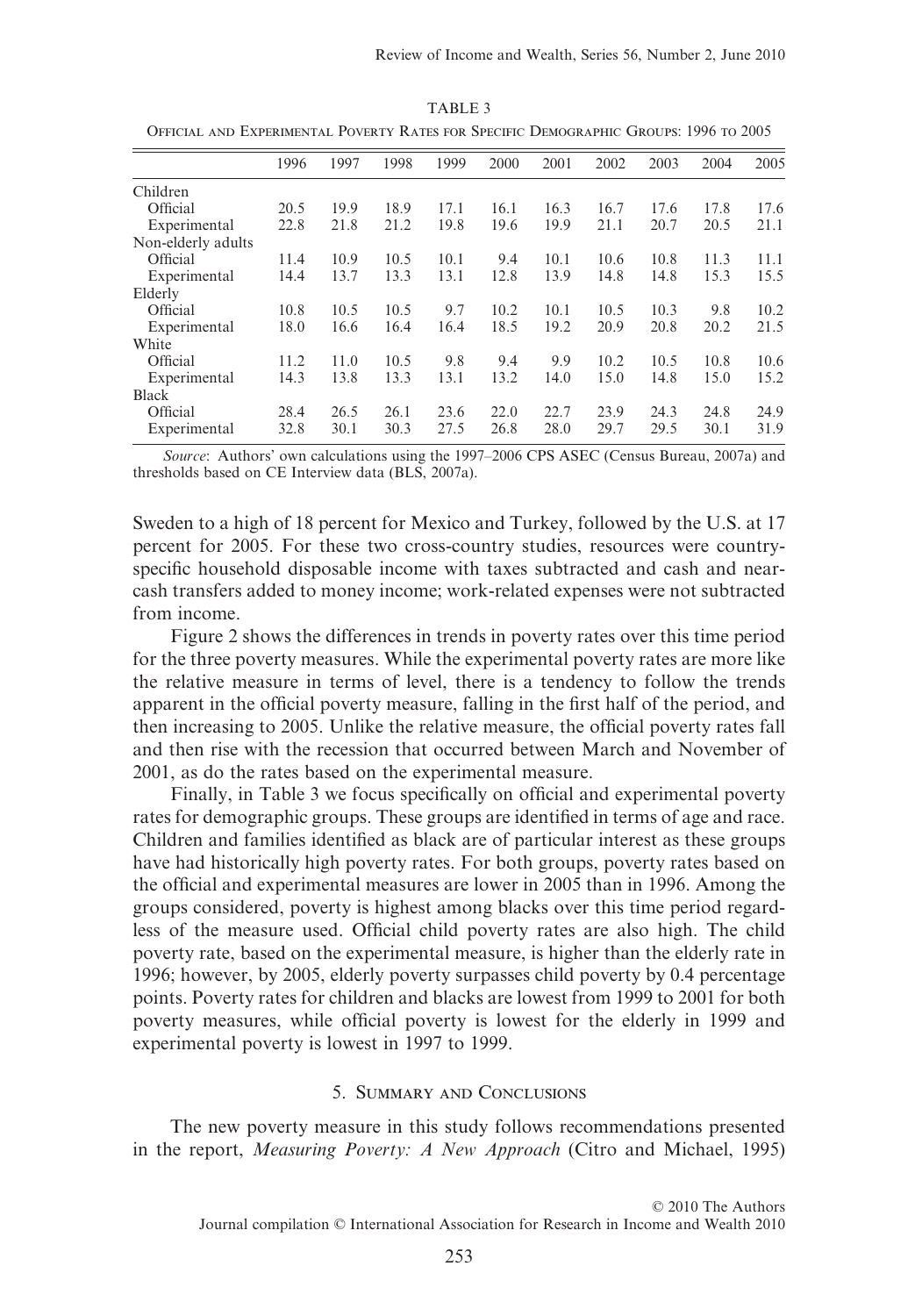and subsequent research. Using the same methods over time, poverty rates were produced that reflect the spending-need outflows and income inflows of families in the United States. Poverty rates based on the experimental measure were compared to rates based on the official measure and a relative measure for 1996 through 2005. This is among the first studies to produce a NAS-based poverty measure for the U.S. that emphasizes the consistency property deemed desirable for poverty measurement.

The experimental thresholds reflect recent spending levels and patterns, and changes in living standards over time, unlike the official poverty thresholds. Reflecting increased spending needs of families for basic goods and services from 1996 to 2005, the FCSUM thresholds rose more rapidly than the official poverty thresholds and the CPI-U, the updating mechanism for the official measure. Differences in the experimental threshold and CPI-U were highlighted to provide insight regarding why the official and experimental thresholds move differently. One of the more pronounced findings was that the largest shares of expenditures that are accounted for in the CPI-U are for goods and services that are not included in the basic needs bundle. Thus, the U.S. official poverty threshold is influenced more by expenditures for and prices of goods and services that primarily do not include food, clothing, shelter, utilities, and medical care. Another striking result is that implicit shelter expenditures in the thresholds rose almost twice as fast as the shelter expenditures underlying the CPI-U. This difference is due to the treatment of owner-occupied shelter. Reference family spending for property taxes, mortgage interest, and mortgage principal repayments increased more rapidly than rents of homeowners in the CPI-U from 1996 to 2005. Relative thresholds were shown to be very similar in level to the experimental FCSUM thresholds, both higher than the official thresholds.

The resource measure was constructed to represent the ability of families to meet the needs implicit in the FCSUM threshold. Income inflows, net of taxes and work-related expenses, were compared to spending need- or outflow-based thresholds. Unlike in the *Measuring Poverty* report, the only government near-cash benefits included in resources was for food assistance. The cash value of government food stamps was included in resources as purchases using food stamps were included in food expenditures in the threshold measure. All other spending in the thresholds is reported net of subsidy or transfer receipt; thus any in-kind subsidies or transfers for shelter, food, utilities, clothing, and medical care are already accounted for in the spending measure. The receipt of a subsidy or transfer means that the family has lower spending needs; and subsequently lower resource needs.

The experimental poverty measure, calculated over the ten-year period, showed trends and levels of poverty that differed from the official measure for the overall population and for specific demographic groups. An important finding of this work is that increases in the amount needed to pay for basic goods and services, particularly increased shelter expenditures, resulted in a greater increase in the number of families not able to meet basic needs than is reflected by the official poverty statistics.

A relative measure of poverty was shown to be more like the experimental measure in terms of levels, but it did not follow the same trends as the experimental or official measures. These latter two measures reflected changes in economic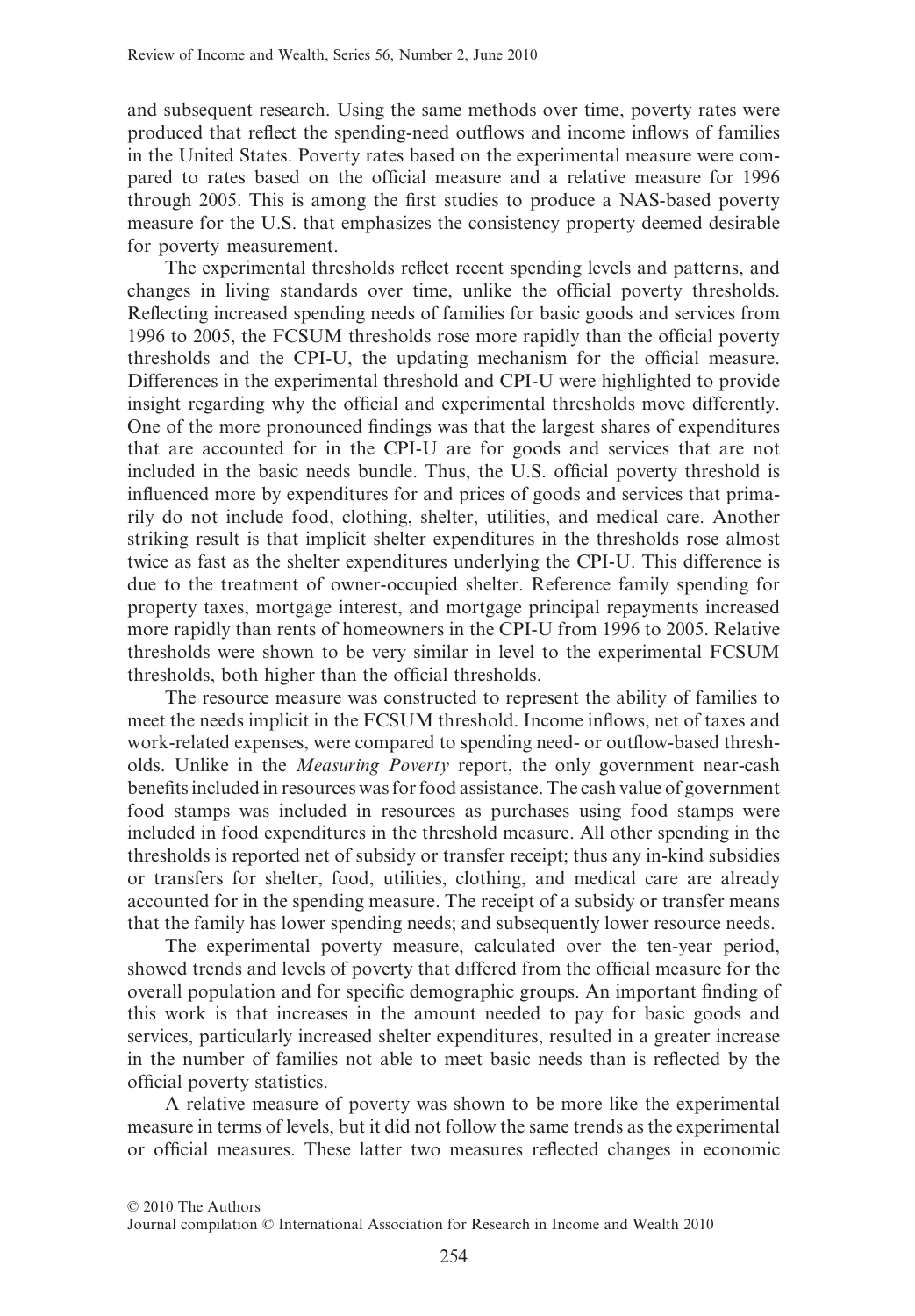conditions over the period, falling from 1996 to 2000 and then increasing afterwards, reflecting the recession of 2001. In terms of poverty rates, official poverty was lowest over this period, followed by the rates based on the experimental measure. Relative resource poverty was comparable to that reported in international comparisons for the 2000s.

The poverty measure produced for this study reflects assumptions, which like other poverty measures, involve subjective judgment. For example, expert judgment guided the selection of food, clothing, shelter, utilities, and medical care as the basis of the threshold. Identifying percentages of median expenditures that related to the 30th to the 35th percentiles of the spending distribution was also a matter of judgment. A goal of this study was to produce a poverty measure based on an inflows and outflows concept as one option in the production of an internally consistent poverty measure. When relative measures of poverty are used, consistency is implicit in the design; however, when other types of measures are used, researchers need to pay particular attention to consistency. Otherwise, poverty could be reduced by simply adding the value of in-kind transfers of goods and services to resources without accounting for the benefit in the thresholds, and thereby biasing downward poverty rates and gaps.

Our constant guides, while producing and describing the measure presented in this research, were the properties that the Panel deemed desirable for a revised poverty measure for the U.S.: consistency in the construction of thresholds and resources; statistical defensibility; understandability; broad acceptance by the public; and operational feasibility. In producing outflows-based thresholds and inflows-based resources, and explaining the procedures that underlie these, we hope to have produced a measure that has these important properties.

#### **APPENDIX**

# TABLE A1

OFFICIAL, RELATIVE,<sup>1</sup> AND NAS-BASED<sup>2</sup> POVERTY THRESHOLDS FOR THE REFERENCE FAMILY: 1996–2005

| Year                           | Official | Relative | <b>FCUSM</b> | Confidence Interval:<br><b>FCSUM</b> |          |  |
|--------------------------------|----------|----------|--------------|--------------------------------------|----------|--|
| 1996                           | \$15,911 | \$18,034 | \$18,096     | \$17,428                             | \$18,763 |  |
| 1997                           | \$16,276 | \$18,894 | \$18,424     | \$17,912                             | \$18,935 |  |
| 1998                           | \$16,530 | \$20,060 | \$18,994     | \$18,465                             | \$19,523 |  |
| 1999                           | \$16,895 | \$20,934 | \$19,648     | \$19,149                             | \$20,147 |  |
| 2000                           | \$17,463 | \$21,722 | \$20,731     | \$20,169                             | \$21,293 |  |
| 2001                           | \$17,960 | \$22,174 | \$21,640     | \$21,140                             | \$22,141 |  |
| 2002                           | \$18,244 | \$22,370 | \$22,600     | \$22,076                             | \$23,125 |  |
| 2003                           | \$18,660 | \$22,964 | \$23,109     | \$22,578                             | \$23,640 |  |
| 2004                           | \$19,157 | \$23,314 | \$23,738     | \$23,167                             | \$24,310 |  |
| 2005                           | \$19,806 | \$23,742 | \$24,784     | \$24,300                             | \$25,269 |  |
| 1996 to 2005 percentage change | 24.5%    | 31.7%    | $37.0\%$     |                                      |          |  |

*Notes*:

<sup>1</sup>Relative threshold is based on the median before-tax money income of adult equivalized income. That median is multiplied by 2 to obtain the 4-person threshold.

2 Based on out-of-pocket expenditures (including repayment of mortgage principal for owned housing).

*Source*: Census Bureau and authors' own calculations using U.S. Consumer Expenditure Survey data (BLS, 2007a).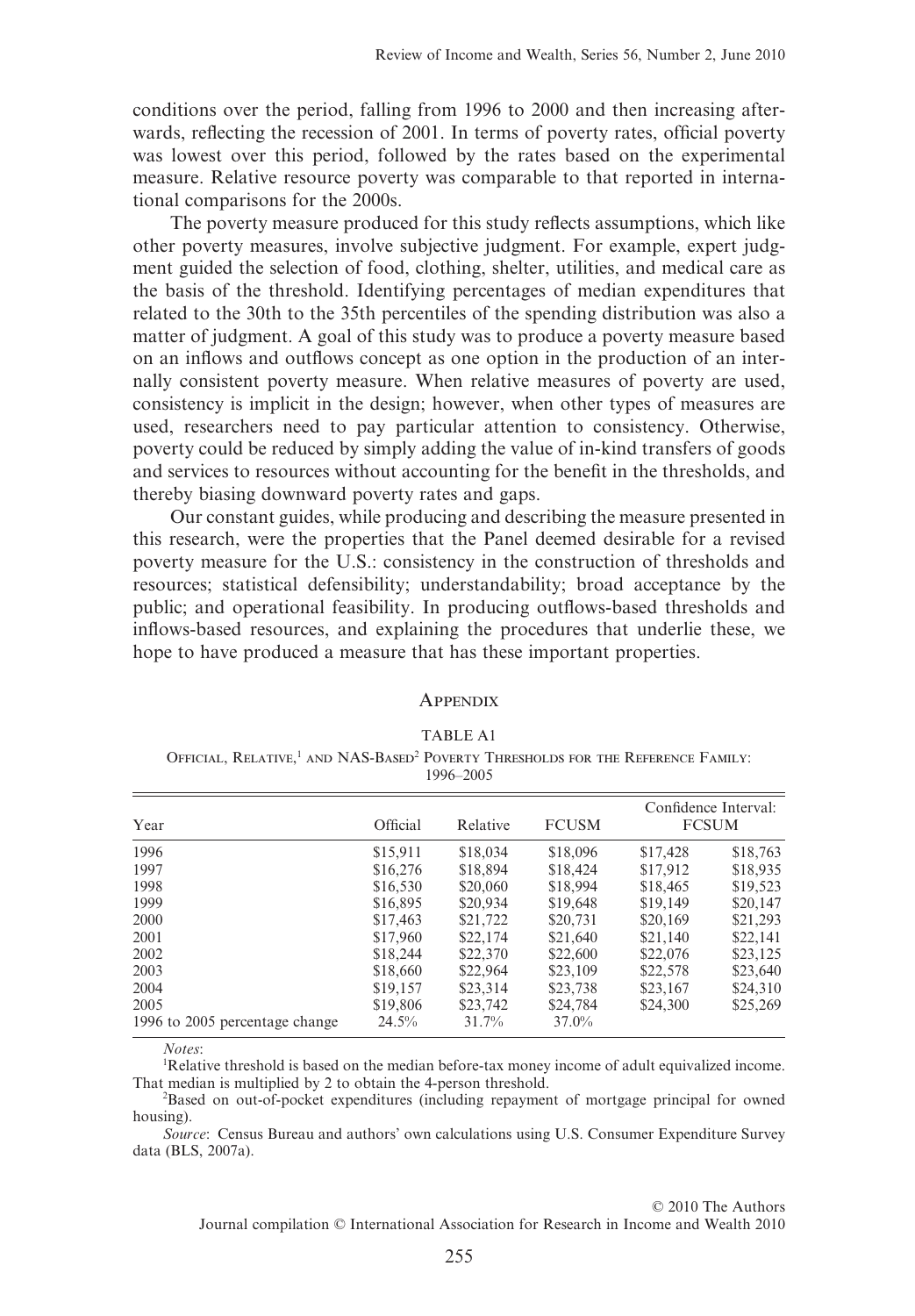#### **REFERENCES**

- Allegretto, Sylvia, *Basic Family Budgets: Working Families' Incomes Often Fail to Meet Living Expenses Around the U.S.*, Briefing Paper #165, Economic Policy Institute, Washington, DC (http:// www.epi.org/content.cfm/bp165), September 2005.
- Atkinson, Tony, Bea Cantillon, Eric Marlier, and Brian Nolan, *Social Indicators: The EU and Social Inclusion*, Oxford University Press, New York, 2002.
- Banthin, Jessica, "Where Do We Stand in Measuring Medical Care Needs for Poverty Definitions?" (http://www7.nationalacademies.org/cnstat/Workshop\_on\_Experimental\_Poverty\_Measures. html), August 2004.
- Bernstein, Jared, Chauna Brocht, and Maggie Spade-Aguilar, *How Much Is Enough? Basic Family Budgets for Working Families*, Economic Policy Institute, Washington, DC, 2000.
- Betson, David, "Is Everything Relative? The Role of Equivalence Scales in Poverty Measurement," University of Notre Dame, UNPUBLISHED Manuscript, 1996.
	- ———, "Poverty Equivalence Scales: Adjustment for Demographic Differences Across Families," Committee on National Statistics, National Academy of Sciences, Workshop to Assess the Current Status of Actions Taken in Response to "Measuring Poverty: A New Approach," 2004.
- Blank, Rebecca M., "How to Improve Poverty Measurement in the United States," *Journal of Policy Analysis and Management*, 27(2), 233–54, 2008.
- Bradshaw, Jonathan, "Rescuing Budget Standards from the Scrapheap of History," *The New Review* [of the Low Pay Unit], No. 12, 6–8, 1991.
	- ——— (ed.), *Budget Standards for the United Kingdom*, Avebury, Aldershot, 1993.
- Bradshaw, Jonathan, Deborah Mitchell, and Jane Morgan, "Evaluating Adequacy: The Potential of Budget Standards," *Journal of Social Policy*, 16(Part 2), 165–81, 1987.
- Braithwaite, Jeanine, Christiaan Grootaert, and Branko Milanovic, *Poverty and Social Assistance in Transition Countries*, St Martin's Press, New York, 1999.
- BLS (Bureau of Labor Statistics), *Consumer Expenditure Interview Survey Internal Data*, Washington, DC, 2007a.
	- ———, http://stats.bls.gov/cex/home.htm, 2007b.
	- ———, http://stats.bls.gov/cpi/cpifaq.htm, 2009.
- Cage, Robert, Patrick Falwell, and Mary Lynn Schmidt, BLS, U.S. Department of Labor, personal communications regarding the CPI and expenditure weights, 2008.
- Census Bureau, *Current Population Survey Annual Social and Economic Supplement (CPS ASEC) internal data for the income years from 1996 to 2005 with data collected in 1997 through 2006*, 2007a. -, http://www.census.gov/hhes/www/income/income.htm, 2007b.
- Citro, Constance F. and Robert T. Michael (eds), *Measuring Poverty: A New Approach*, National Academy Press, Washington, DC, 1995.
- CNSTAT (Committee on National Statistics), Planning Group for the Workshop to Assess the Current Status of Actions Taken in Response to "Measuring Poverty: A New Approach," John Iceland, Rapporteur, *Experimental Poverty Measures: Summary of a Workshop*, National Academies Press, Washington, DC, 2005.
- Corak, Miles, "Principles and Practicalities for Measuring Child Poverty," *International Social Security Review*, 59(2), 3–35, 2006.
- Daniels, Dale, "The Poor in Australia: Who Are They and How Many Are There?" Analysis and Policy, Social Policy Group, Parliamentary Library, Parliament of Australia (http:// www.aph.gov.au/library/INTGUIDES/SP/poverty.htm), 2002.
- Deaton, Angus and Valerie Kozel, "Data and Dogma: The Great Indian Poverty Debate," *World Bank Research Observer*, 20(2), 177–99, 2005.
- Eatwell, John, Murray Milgate, and Peter Newman (eds), *The New Palgrave: A Dictionary of Economics, Volume 2, E to J (New Palgrave)*, Macmillan, London and Basingstoke, 774–5, 1987.
- Fisher, Gordon, "Relative or Absolute—A New Light on the Behavior of Poverty Lines Over Time," *Newsletter of the Government Statistics, Section and the Social Statistics Section of the American Statistical Association*, 10–12, 1996.
	- ———, "The Development of the Orshansky Poverty Thresholds and Their Subsequent History as the Official U.S. Poverty Measure" (http://www.census.gov/hhes/www/povmeas/papers/ orshansky.html), 1992, revised 1997.
- ———, "An Overview of Recent Work on Standard Budgets in the United States and Other Anglophone Countries" (http://aspe.hhs.gov/POVERTY/papers/std-budgets/report.pdf), 2007.
- Garner, Thesia I., "Developing Poverty Thresholds," *2005 Proceedings of the American Statistical Association, Social Statistics Section* [CD-ROM], American Statistical Association, Alexandria, VA, 2006.

© 2010 The Authors

Journal compilation © International Association for Research in Income and Wealth 2010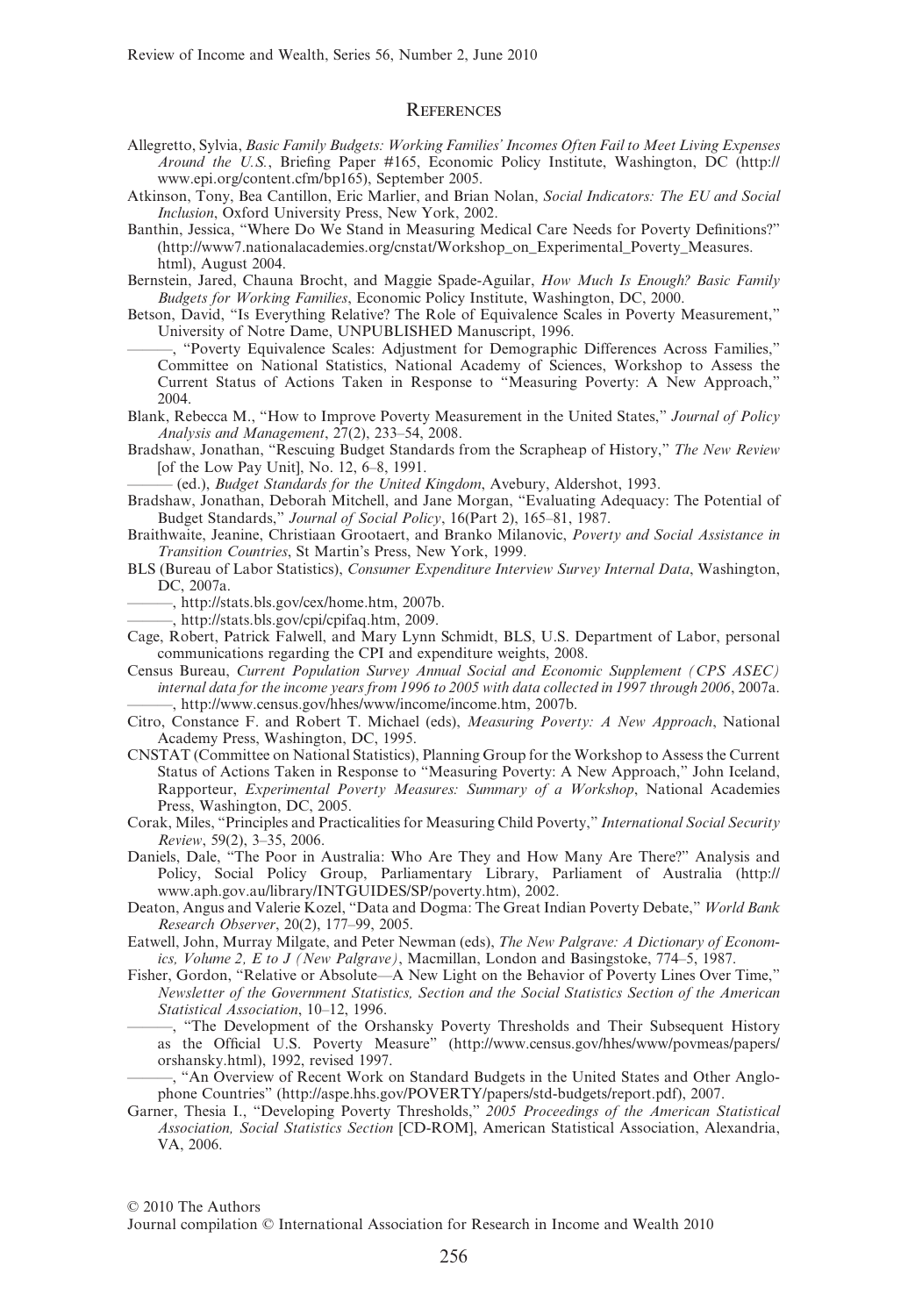- Garner, Thesia I. and Kathleen S. Short, "Personal Assessments of Minimum Income and Expenses: What Do They Tell Us about 'Minimum Living' Thresholds and Equivalence Scales?" in John A. Bishop and Yoram Amiel (eds), *Inequality, Welfare and Poverty: Theory and Measurement*, Vol. 9 of the Series Research on Economic Inequality, Elsevier Science, Oxford, 191–243, 2003.
	- ———, "Economic Well-Being Based on Income, Consumer Expenditures and Personal Assessments of Minimum Needs," in John A. Bishop and Yoram Amiel (eds), *Studies on Economic Well-being: Essays in the Honor of John P. Formby*, Vol. 12 of the Series Research on Economic Inequality, Elsevier Science, Oxford, 319–61, 2004.
- Garner, Thesia I., Stephanie Shipp, Geoffrey Paulin, Kathleen S. Short, and Charles Nelson, "Poverty Measurement in the 1990s," *Monthly Labor Review*, 121(3), 39–68, 1998.
- Gornick, Janet and Markus Jäntti, "Child Poverty in Upper-Income Countries: Lessons from the Luxembourg Income Study," Luxembourg Income Study Working Paper No. 509 (http:// www.lisproject.org/publications/liswps/509.pdf), 2009.
- Gustafsson, Björn, Li Shi, and Hiroshi Sato, "Can a Subjective Poverty Line Be Applied to China? Assessing Poverty Among Urban Residents," *Journal of International Development*, 16(8), 1089– 107, 2004.
- Hill, Carolyn J. and Robert T. Michael, "Measuring Poverty in the NLSY97," *The Journal of Human Resources*, Special Issue on Early Results from the National Longitudinal Survey of Youth, 1997 Cohort, 36(4), 727–61, 2001.
- HRSD–Canada (Human Resources and Social Development Canada), *Low Income in Canada: 2000– 2002 Using the Market Basket Measure* (www.hrsdc.gc.ca/en/cs/sp/sdc/pkrf/publications/research/ 2002-000662/page00.shtml), June 2006.
- Iceland, John, "The CNSTAT Workshop on Experimental Poverty Measures, June 2004," *Focus*, 23(3), 26–30, 2005.
- Iceland, John, Kathleen Short, Thesia Garner, and David Johnson, "Are Children Worse Off? Evaluating Well-Being Using the New (and Improved) Measure of Poverty," *Journal of Human Resources*, 36(2), 398–412, 2001.
- Johnson, David, Stephanie Shipp, and Thesia I. Garner, "Developing Poverty Thresholds Using Expenditure Data," *1997 Proceedings of the American Statistical Association, Government and Social Statistics Section, Anaheim, California*, American Statistical Association, Alexandria, VA, 28–37, 1997.
- Kilpatrick, Robert W., "The Income Elasticity of the Poverty Line," *Review of Economics and Statistics*, 55(3), 327–32, 1973.
- LIS (Luxembourg Income Study), Information on LIS Data Sets, LIS Variable Definition List (http://www.lisproject.org/techdoc/variable.xls), 2009.
- McDonald, Maureen K., "Poverty Measurement and Poverty Statistics in Australia," paper presented at the Seminar on Poverty Statistics, Santiago, May 7–9 (http://www.ibge.gov.br/poverty/pdf/ australia1.pdf), 1997.
- Middleton, Sue, "Agreeing Poverty Lines: The Development of Consensual Budget Standards Methodology," in Jonathan Bradshaw and Roy Sainsbury (eds), *Researching Poverty*, Ashgate, Aldershot, 59–76, 2000.
- Morissette, R. and Susan Poulin, *Income Satisfaction Supplement: Summary of Four Survey Years*, Staff Reports, Labour and Household Surveys Analysis Division, Statistics Canada, Ottawa, Canada, 1991.
- Notten, Geranda and Chris de Neubourg, *The Policy Relevance of Absolute and Relative Poverty Headcounts: What's in a Number*? Maastricht Graduate School of Governance, MRPA Paper No. 4668, August 2007.
- OECD (Organization for Economic Co-operation and Development), *Growing Unequal? Income Distribution and Poverty in OECD Countries*, October 2008.
- OMB (Office of Management and Budget), *Statistical Policy Directive No. 14, Definition of Poverty for Statistical Purposes*, May 1978.
- Orshansky, Mollie, "Counting the Poor: Another Look at the Poverty Profile," *Social Security Bulletin*, 28(1), 3–29, 1965.
- Osberg, Lars, "The Evolution of Poverty Measurement—with Special Reference to Canada," Unpublished Manuscript, available from the author at osberg@dal.ca, 2007.
- Palmer, Guy, Tom MacInnes, and Peter Kenway, *Monitoring Poverty and Social Exclusion 2008*, Joseph Rowntree Foundation, York, December 2008.
- Pearce, Diana, *The Self-Sufficiency Standard for the Washington, D.C. Metropolitan Area 2005*, prepared for the Wider Opportunities for Women, in conjunction with Wider Opportunities for Women's Family Economic Self-Sufficiency Project (http://www.sixstrategies.org/states/ states.cfm), 2005.